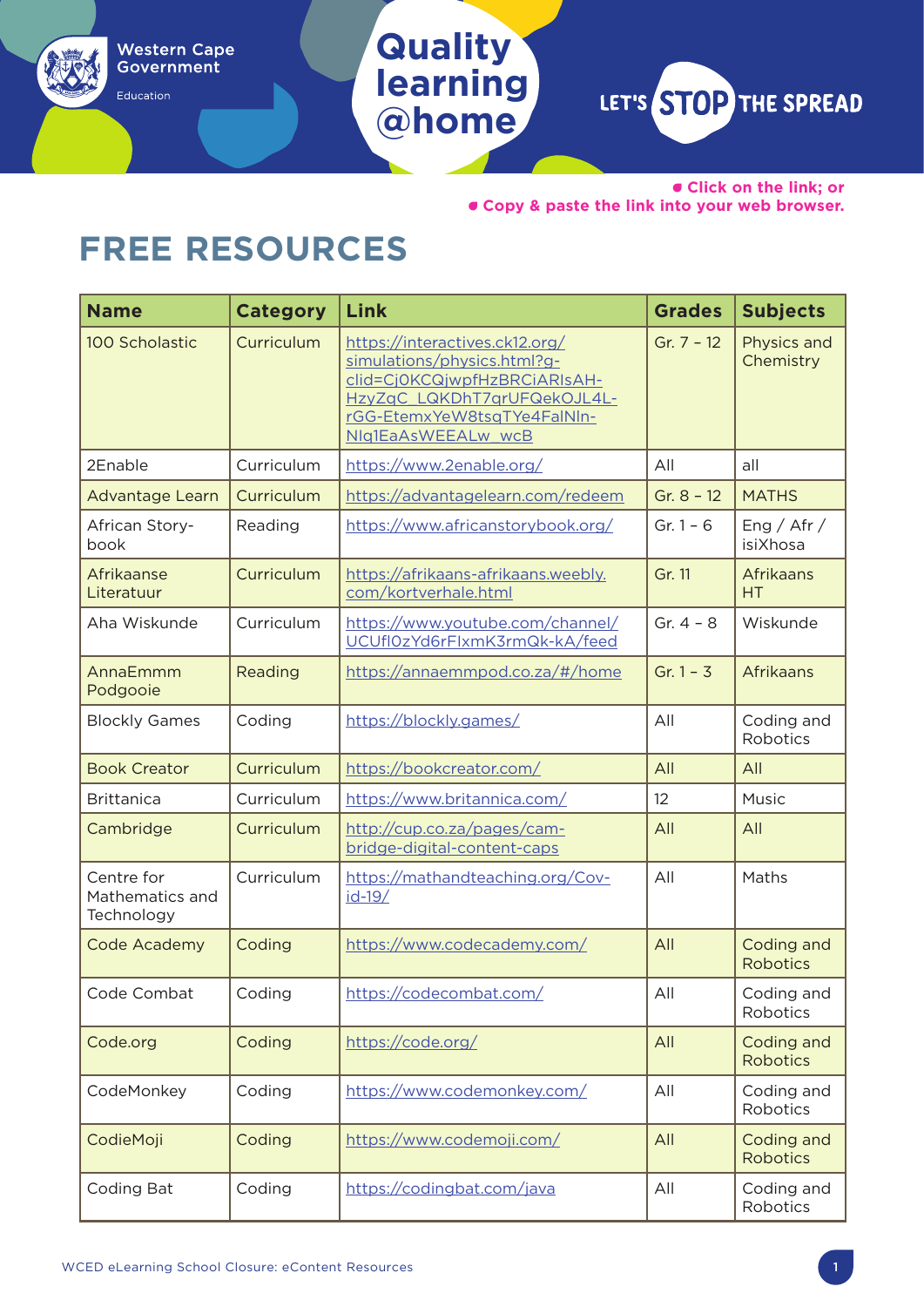Education

## **Quality learning @home**

LET'S STOP THE SPREAD

• **Click on the link; or** 

| <b>Name</b>                        | <b>Category</b> | Link                                                                                                                                       | <b>Grades</b> | <b>Subjects</b>                               |
|------------------------------------|-----------------|--------------------------------------------------------------------------------------------------------------------------------------------|---------------|-----------------------------------------------|
| <b>Core Knowledge</b>              | Curriculum      | https://www.coreknowledge.org/cur-<br>riculum/download-curriculum/?sub-<br>ject filter%5B0%5D=28&grade fil-<br>ter%5B%5D=34#filter-wrapper | Gr. $R - 8$   | Science,<br>Languages<br>&<br>Technology      |
| COVID-19<br><b>Teacher Support</b> | Information     | https://wcedeteacher.wixsite.com/<br>covid19                                                                                               | All           | All                                           |
| Crunch Zilla                       | Coding          | http://www.crunchzilla.com/                                                                                                                | All           | Coding and<br><b>Robotics</b>                 |
| Curriculum<br>Associates           | Curriculum      | https://www.curriculumassociates.<br>com/supporting-students-away-from-<br>school                                                          | Gr. $R - 8$   | Maths and<br>Reading                          |
| <b>Desmos Maths</b>                | Curriculum      | https://www.desmos.com/                                                                                                                    | Gr. $2 - 3$   | Math                                          |
| Dou Kleefstra                      | Curriculum      | https://www.youtube.com/user/<br>OPENMINDSMATHS/featured?pbjre-<br>$load=10$                                                               | All           | Wiskunde                                      |
| eduMedia                           | Curriculum      | https://praxilabs.com/en/virtual-labs                                                                                                      | Gr. $10 - 12$ | Biology,<br>Chemistry<br>and Physics.         |
| Elmien Saayman                     | Curriculum      | https://www.youtube.com/channel/<br>UCq7cVbssyfK8QH3irpLiXLg                                                                               | Gr. 7         | Maths                                         |
| FreeCodeCamp                       | Coding          | freeCodeCamp.org                                                                                                                           | All           | Coding and<br><b>Robotics</b>                 |
| Fundawande                         | Reading         | https://fundawande.org/learning-re-<br>sources                                                                                             | Gr. $1 - 3$   | Languages                                     |
| <b>Glen Samaai</b><br>Aardryskunde |                 | https://www.youtube.com/channel/<br>UCOv377cJU0b4lvwKXgkx3jg                                                                               | Gr. 12        | Geografie                                     |
| Go Social                          | Curriculum      | https://go.socialstudies.com/corona-<br>virus                                                                                              | Gr. $7 - 12$  | Social<br>Science                             |
| <b>Great Minds</b>                 | Curriculum      | https://greatminds.org/math                                                                                                                | Gr. $7 - 12$  | Maths,<br>English,<br>Science and<br>History. |
| Growsmart                          | Reading         | https://viaafrika.com/growsmart/                                                                                                           | Gr. $4 - 6$   | English                                       |
| History.com                        | Information     | https://www.history.com/classroom                                                                                                          | All           | <b>History</b>                                |
| Hopscotch                          | Coding          | https://www.gethopscotch.com/                                                                                                              | All           | Coding and<br>Robotics                        |
| Hou net op<br><b>Sukkel</b>        | Curriculum      | https://www.youtube.com/channel/<br>UC4hfQtA6A9HXHSReAlxHVwQ                                                                               | Gr. 10 - 12   | Wiskunde                                      |
| Hour of Code                       | Coding          | https://code.org/hourofcode/over-<br><u>view</u>                                                                                           | All           | Coding and<br>Robotics                        |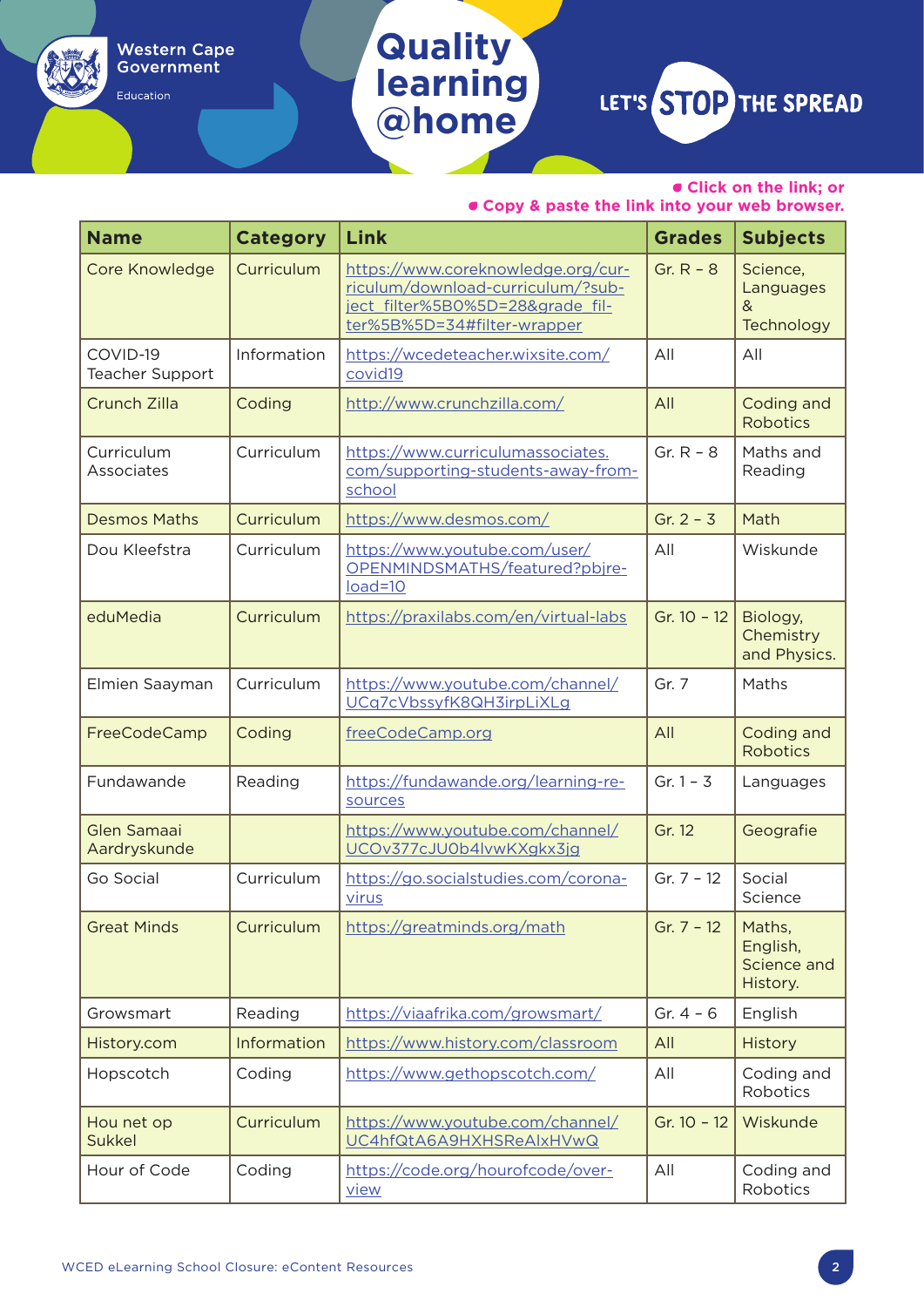Education

## **Quality learning @home**

LET'S STOP THE SPREAD

• **Click on the link; or** 

| <b>Name</b>                 | <b>Category</b> | Link                                                                                      | <b>Grades</b> | <b>Subjects</b>                      |
|-----------------------------|-----------------|-------------------------------------------------------------------------------------------|---------------|--------------------------------------|
| <b>HTML Dog</b>             | Coding          | https://htmldog.com/                                                                      | All           | Coding and<br><b>Robotics</b>        |
| <b>IDEA</b>                 | Curriculum      | https://m.ideaonline.com/#/login                                                          | $Gr. 1 - 12$  | Maths,<br>NatSC,<br>physical sc      |
| iProgrammer                 | Coding          | https://iprogrammer.tasktyme.com/                                                         | All           | Coding and<br><b>Robotics</b>        |
| Kalvyn Saayman              | Curriculum      | https://www.youtube.com/channel/<br>UCJdigcs8vLWPwYYX2vS-7EA                              | Gr. 6         | <b>NS</b>                            |
| Khan Academy                | Reading         | https://www.khanacademy.org/hu-<br>manities/art-history                                   | Gr. $10 - 12$ | Art &<br>Design                      |
| Khan Academy                | Coding          | https://www.khanacademy.org/<br>hourofcode                                                | All           | Coding and<br>Robotics               |
| Klaskamer 10                | Curriculum      | http://www.klaskamer10.co.za/index.<br>html                                               | Gr. $8 - 12$  | Maths<br>Physical<br><b>Sciences</b> |
| Klaskamerraad               | Curriculum      | https://www.litnet.co.za/category/<br>akademies/skole/                                    | Gr. 12        | Afrikaans<br>HT                      |
| Kodable                     | Coding          | https://www.kodable.com/                                                                  | All           | Coding and<br><b>Robotics</b>        |
| LabXChange                  | Curriculum      | https://about.labxchange.org/                                                             | Gr. 10 - 12   | Physical<br>Science Life<br>Sciences |
| Learn code the<br>hard way  | Coding          | https://learncodethehardway.org/                                                          | All           | Coding and<br><b>Robotics</b>        |
| Leer AFR 123                | Curriculum      | https://www.youtube.com/channel/<br>UCXzxekwWUHo26sAllrQaWoA                              | Gr. $R - 3$   | Afrikaans                            |
| LightBot                    | Coding          | https://lightbot.com/                                                                     | All           | Coding and<br>Robotics               |
| Math Learning<br>Centre     | Curriculum      | https://www.mathlearningcenter.org/<br>resources/apps                                     | Gr. $4 - 7$   | Maths                                |
| Maths at Sharp              | Curriculum      | http://www.mathsatsharp.co.za/                                                            | Gr. $8 - 12$  | Maths                                |
| Maths Chase                 | Curriculum      | https://www.mathschase.com/                                                               | Gr. $1 - 6$   | Maths                                |
| Maths<br><b>Transformer</b> | Curriculum      | https://www.internetlearning.co.za/<br>mathstransformer/mt2020 week-<br>ly-questions week | Gr. $4 - 12$  | Maths                                |
| McGraw-Hill                 | Curriculum      | https://www.mheducation.com/<br>prek-12/explore/remote-learning/pro-<br>gram-resources    | Gr. $7 - 12$  | All                                  |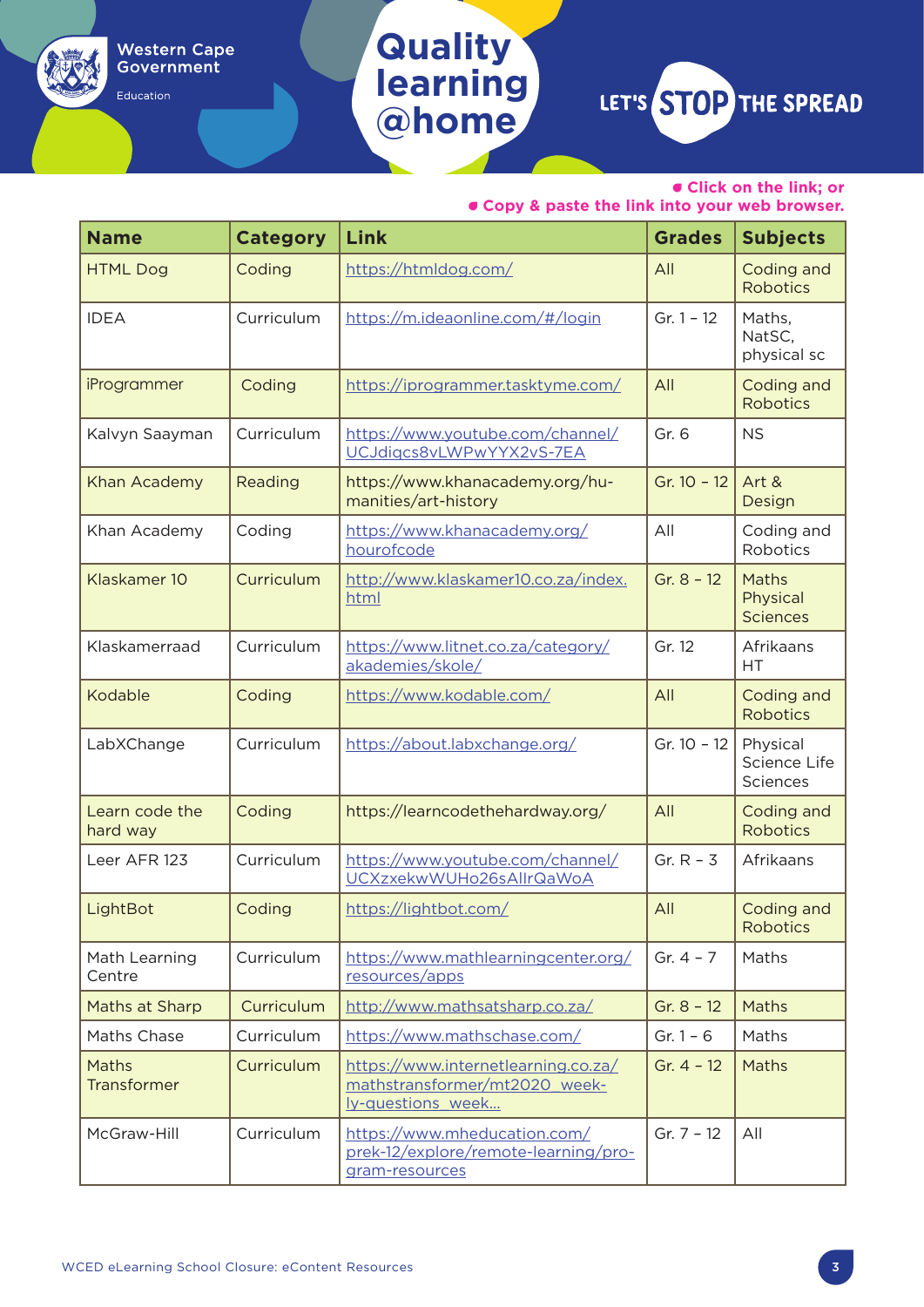Education

## **Quality learning @home**

LET'S STOP THE SPREAD

• **Click on the link; or** 

| <b>Name</b>                                               | <b>Category</b>   | Link                                                                                                                  | <b>Grades</b> | <b>Subjects</b>                           |
|-----------------------------------------------------------|-------------------|-----------------------------------------------------------------------------------------------------------------------|---------------|-------------------------------------------|
| Mind the Gap<br><b>Study Series</b>                       | Information       | https://wcedonline.westerncape.gov.<br>za/mind-gap                                                                    | Gr. 12        | All                                       |
| Mindset TV<br>Mathematics<br>Recordings                   | Curriculum        | https://www.youtube.com/user/Mind-<br>setLearn/playlists?view=50&sort=d-<br>d&shelf id=17                             | Gr. 10 - 12   | All                                       |
| Minecraft:<br>Education                                   | Coding            | https://education.minecraft.net/                                                                                      | All           | Coding and<br><b>Robotics</b>             |
| Mrs. Math AFR                                             | Curriculum        | https://www.youtube.com/channel/<br>UCq2 aj48GolYEtzfkNknEig/featured                                                 | Gr. 12        | Wiskunde                                  |
| Nal'ibali                                                 | Reading           | https://nalibali.org/                                                                                                 | Gr. $R - 3$   | Languages                                 |
| <b>NASA</b>                                               | Curriculum        | https://www.nasa.gov/                                                                                                 | $Gr. 1 - 12$  | All                                       |
| NASA/ knowitall.<br>org                                   | Curriculum        | https://www.knowitall.org/series/na-<br>sa-online                                                                     | All           | All                                       |
| National Geo-<br>graphic Kids                             | Curriculum        | https://www.natgeokids.com/za/                                                                                        | All           | All                                       |
| <b>Nect</b>                                               | Curriculum        | http://nect.org.za/materials                                                                                          | <b>FET</b>    | Physics and<br>Chemistry                  |
| Paper Video<br>(Free during<br>school shutdown<br>period) | Curriculum        | https://papervideo.co.za/                                                                                             | Gr. $8 - 12$  | Accounting,<br>Maths,<br>Science          |
| Pearson                                                   | Curriculum        | https://classroomsolutions.co.za/<br>teaching-resources/                                                              | All           | all                                       |
| <b>PHET Simulations</b>                                   | Curriculum        | https://phet.colorado.edu/                                                                                            | Gr. $7 - 12$  | Life<br>Sciences,<br>Physical<br>Sciences |
| PicknPay school<br>club                                   | <b>Curriculum</b> | https://www.schoolclub.co.za/register                                                                                 | All           | Various<br>subjects                       |
| PraxiLabs                                                 | Curriculum        | https://www.bbc.co.uk/teach                                                                                           | All           | All                                       |
| Questia                                                   | Information       | https://www.questia.com/library/his-<br>tory/african-history/african-countries/<br>south-africa/south-african-history | All           | History                                   |
| <b>SA History</b>                                         | Information       | https://www.sahistory.org.za/                                                                                         | All           | History                                   |
| Saaste                                                    | Curriculum        | https://saastewc.co.za/login/index.<br>php                                                                            | Gr. 10 - 12   | Life<br><b>Sciences</b>                   |
| SAG-AFTRA<br>Foundation<br>(Storyline Online)             | Reading           | https://classroommagazines.scholas-<br>tic.com/support/learnathome.html?-<br>caching                                  | $Gr. 1 - 8$   | All                                       |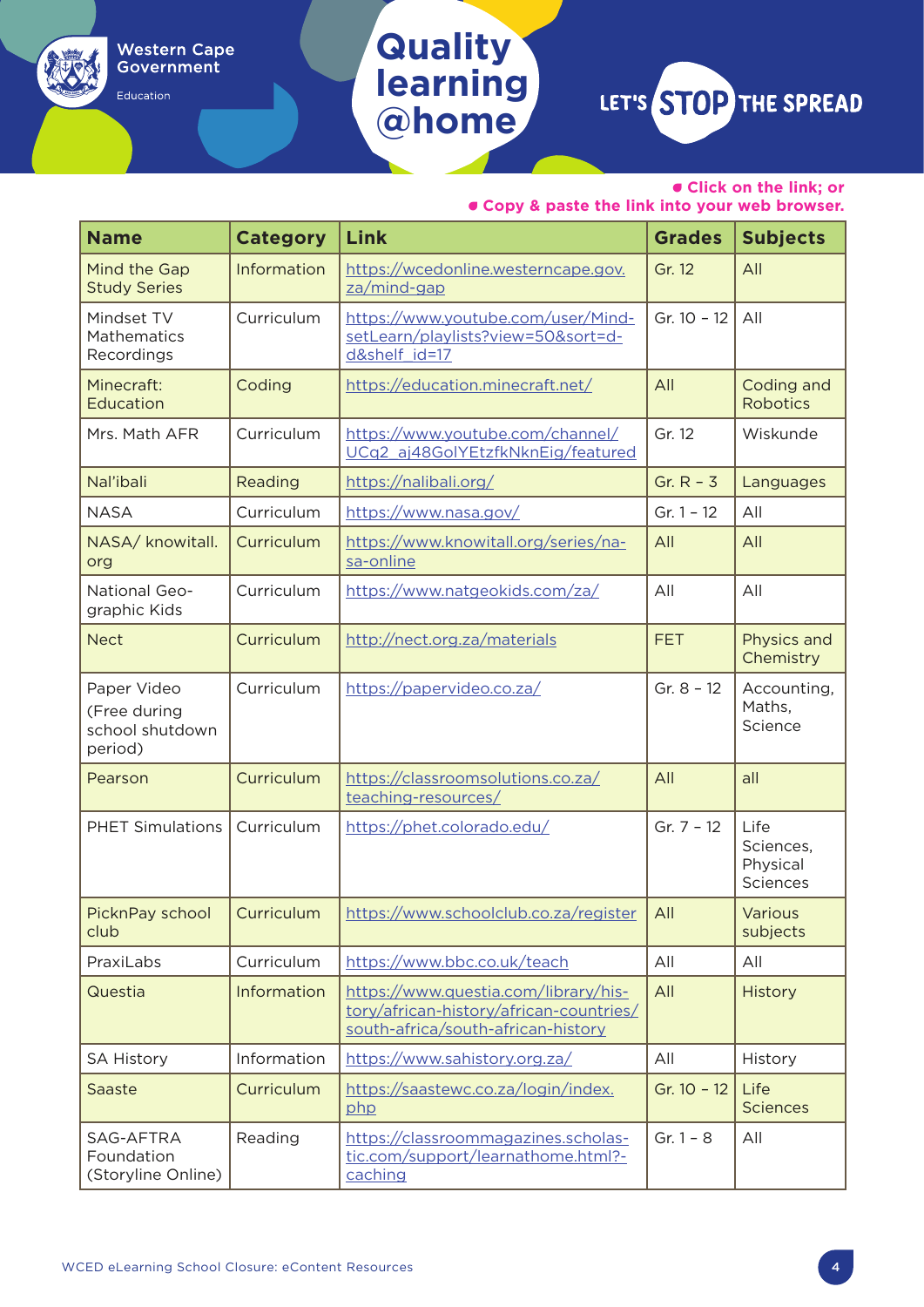Education

## **Quality learning @home**

LET'S STOP THE SPREAD

• **Click on the link; or** 

| <b>Name</b>                                     | <b>Category</b> | Link                                                                                                 | <b>Grades</b>                  | <b>Subjects</b>                                        |
|-------------------------------------------------|-----------------|------------------------------------------------------------------------------------------------------|--------------------------------|--------------------------------------------------------|
| Sasol Inzalo<br>textbooks and<br>teacher guides | Curriculum      | https://www.siyavulaeducation.com/<br>work-oer.html                                                  | Gr. $8 - 12$                   | All                                                    |
| Scholastic                                      | Reading         | https://www.scholastic.com/teachers/<br>student-activities/#interactive-white-<br>board%20activities | Gr. $1 - 12$                   | All                                                    |
| <b>School Account-</b><br>ing made easy         | Curriculum      | https://www.youtube.com/channel/<br>UCX9uebsfepKuSbfITZBG1CA/videos                                  | Gr. $8 - 12$                   | Accounting,<br><b>FMS</b>                              |
| <b>Science Poems</b>                            | Reading         | https://sciencepoems.net/elementa-<br>ry-science-videos/                                             | Gr. 2                          | Science                                                |
| <b>Scratch from MIT</b>                         | Coding          | https://scratch.mit.edu/                                                                             | All                            | Coding and<br><b>Robotics</b>                          |
| Scratch Junior                                  | Coding          | http://www.scratchjr.org/                                                                            | All                            | Coding and<br>Robotics                                 |
| Siyavula                                        | Curriculum      | https://www.siyavula.com/                                                                            | Gr. $11 - 12$                  | Maths<br>Physical<br><b>Sciences</b>                   |
| <b>Smart Tech</b>                               | Curriculum      | https://www.smarttech.com/training/<br>getting-started                                               | All                            | All                                                    |
| Snapplify                                       | Reading         | https://engage.snapplify.com/<br>get-started                                                         | All                            | Languages                                              |
| SSir Online<br>School                           | Curriculum      | https://www.youtube.com/channel/<br>UC4 0aQxZ4bJNKiq2sCe4Mjg/vide-<br><b>OS</b>                      | Gr. 10 - 12                    | IT                                                     |
| Stencyl                                         | Coding          | http://www.stencyl.com/                                                                              | All                            | Coding and<br><b>Robotics</b>                          |
| Storybooks<br>South Africa                      | Reading         | https://global-asp.github.io/story-<br>books-southafrica/                                            | Foun-<br>dation<br>phase       | Languages                                              |
| <b>StoryWeaver</b>                              | Reading         | https://storyweaver.org.in/                                                                          | All                            | Languages                                              |
| Tendopro                                        | Curriculum      | https://www.tendopro.co.za/                                                                          | Gr. $8 - 12$                   | maths                                                  |
| <b>Thunderbolt Kids</b>                         | Information     | http://www.thunderboltkids.co.za/                                                                    | Gr. $4 - 6$                    | <b>Natural</b><br><b>Sciences</b><br>and<br>Technology |
| Time for Kids                                   | Curriculum      | https://time.com/tfk-free/                                                                           | All                            | English                                                |
| Tynker                                          | Coding          | https://www.tynker.com/#/                                                                            | 7+ years<br>(Grades<br>$K - 8$ | Coding and<br><b>Robotics</b>                          |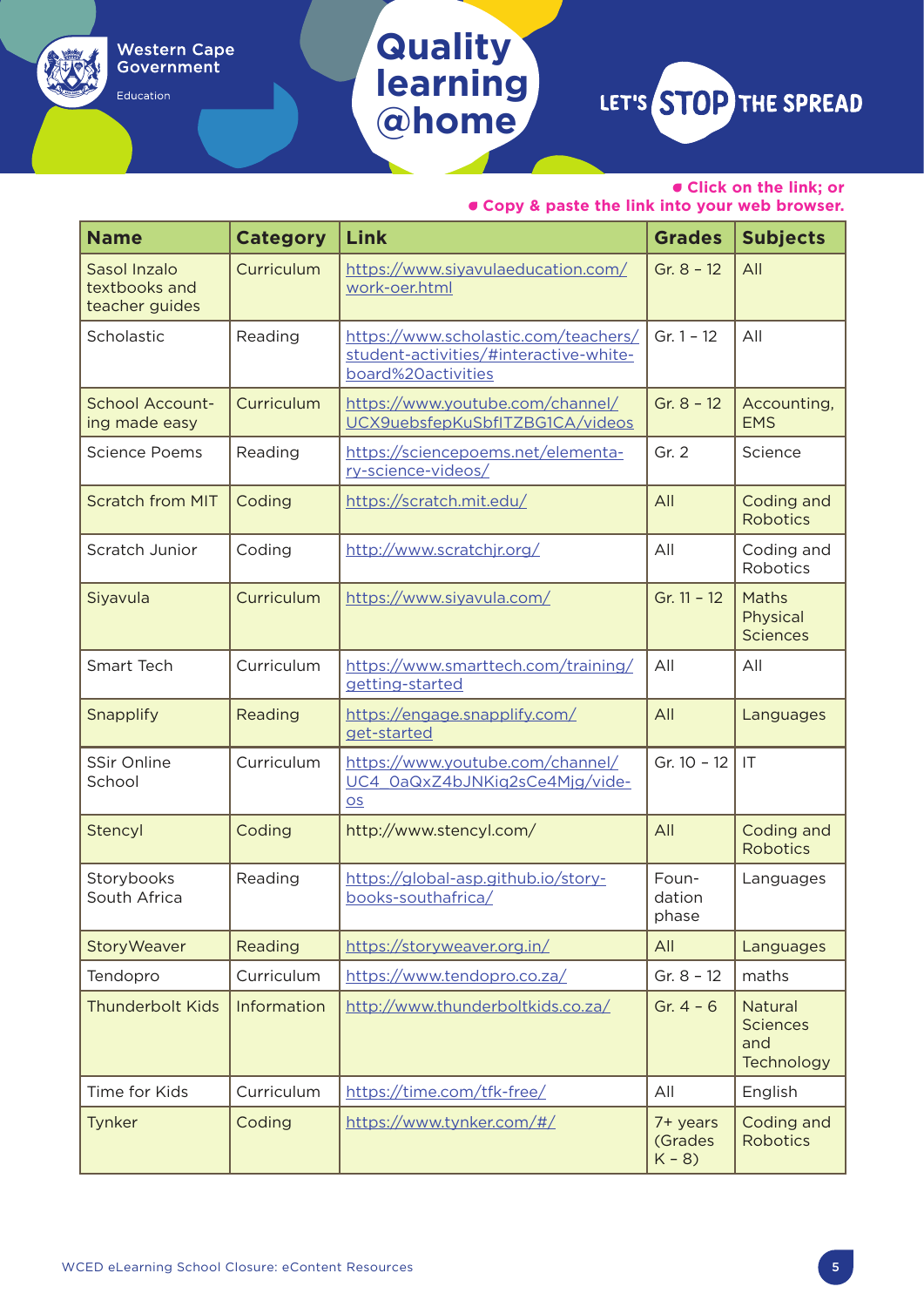Education

## **Quality learning @home**

LET'S STOP THE SPREAD

• **Click on the link; or** 

• **Copy & paste the link into your web browser.**

| <b>Name</b>                                                       | <b>Category</b> | Link                                                                                                                        | <b>Grades</b>   | <b>Subjects</b>            |
|-------------------------------------------------------------------|-----------------|-----------------------------------------------------------------------------------------------------------------------------|-----------------|----------------------------|
| Vereniging<br>vir Afrikaanse<br>Wiskunde-<br>onderwysers<br>(VAW) | Curriculum      | https://www.youtube.com/channel/<br>UCnDESDKxMzaUzXlpdtfnpHQ/fea-<br>tured                                                  | Gr. $8 - 12$    | Wiskunde                   |
| Via Afrika                                                        | Curriculum      | https://viaafrika.com/free-downloads/                                                                                       | Gr. $10 - 12$   | <b>Various</b><br>subjects |
| Virtual Museum<br>tours                                           | Enrichment      | https://people.com/travel/stuck-at-<br>home-these-12-famous-museums-<br>offer-virtual-tours-you-can-take-on-<br>your-couch/ | All             | All                        |
| <b>Virtual Reading</b><br>Gym                                     | Reading         | http://www.virtualreadinggym.co.za/<br>index.html                                                                           | Founda-<br>tion | English                    |
| Visnos Maths                                                      | Curriculum      | https://www.visnos.com/                                                                                                     | Gr. $1 - 3$     | Maths                      |
| Vodacom<br>eSchool                                                | Curriculum      | https://vodacom.mytopdog.co.za/                                                                                             | All             | All                        |
| Vooks                                                             | Reading         | https://www.vooks.com/                                                                                                      | Gr. $1 - 3$     | Languages                  |
| VulaBula                                                          | Reading         | https://vulabula.molteno.co.za/                                                                                             | All             | Languages                  |

### **Quality digital resources to download @ home**

#### WCED ePortal Resources

- Over 14 000 e-Resources categorised per grade and subject – 8 000 of these resources are free.
- **[https://wcedeportal.](https://wcedeportal.co.za)**

**View > [How to find resources](https://drive.google.com/open?id=1_5wOuNz8kn-W81e0iTaUvNQ2e7dNEYpT)  [on the ePortal](https://drive.google.com/open?id=1_5wOuNz8kn-W81e0iTaUvNQ2e7dNEYpT)**

#### Learner Dashboard

- Learners in Gr 10 12 can register on the WCED e-Portal to receive e-Resources according to their subject offering
- **view > [Learner Space Guidelines](https://drive.google.com/open?id=1O_p-JIGye1NNEmU_8WLqR6zCuJZcqbuc)**
- **[https://wcedeportal.co.za/](https://wcedeportal.co.za/register
) [register](https://wcedeportal.co.za/register
)**

#### Sharing eResources

- Teachers are encouraged to share e-Resources with peers by contributing them to the ePortal • **View** A
- **[ePortal Content](https://drive.google.com/open?id=1AKOxO0pbvWDZL_HG8Dj1qagm63DeTXrF)  [Contribution Form](https://drive.google.com/open?id=1AKOxO0pbvWDZL_HG8Dj1qagm63DeTXrF)**
- **Sign up:**

#### School Closure pack

- Curriculum suppliers offering e-Resources (linked to the curriculum, Coding and robotics, Reading, etc.) at no cost across a variety of subjects and grades
- **[https://wcedeportal.](https://wcedeportal.co.za/
partners) [co.za/partners](https://wcedeportal.co.za/
partners)**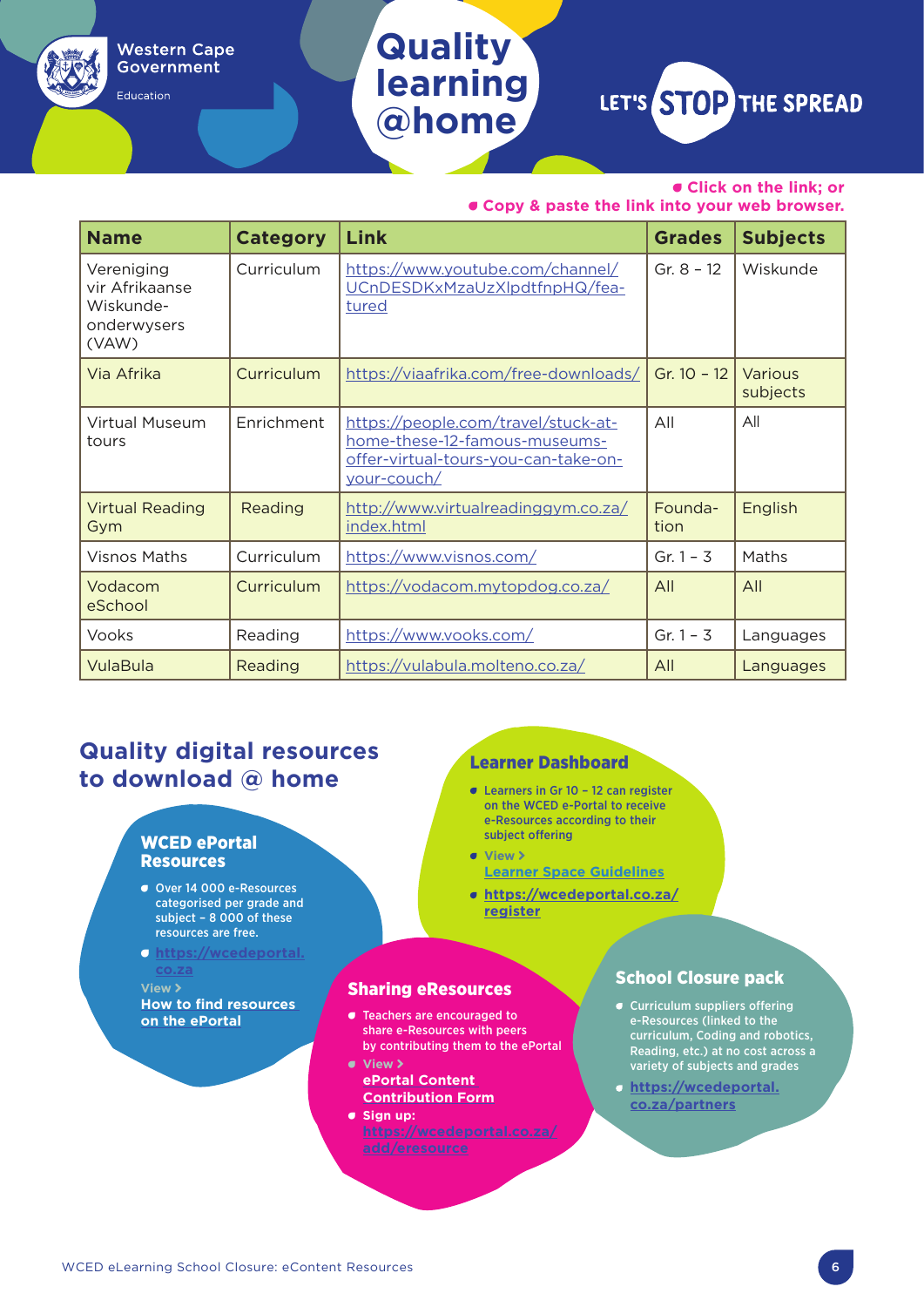• **Click on the link; or** 

#### • **Copy & paste the link into your web browser.**

| <b>SUBJECT: EMS: Grades 7 - 9</b> |                                                                                                                     |                                                |  |
|-----------------------------------|---------------------------------------------------------------------------------------------------------------------|------------------------------------------------|--|
| <b>GRADE</b>                      | <b>Free Resource</b>                                                                                                | <b>URL</b>                                     |  |
| 7                                 | Core notes: Financial Literacy: Accounting concepts;<br>Income and Expenses; Savings and investments and<br>budgets | https://wcedeportal.co.za/ere-<br>source/88296 |  |
| 7                                 | Core notes: Financial Literacy Memorandum                                                                           | https://wcedeportal.co.za/ere-<br>source/88306 |  |
| 7                                 | Tips for teachers: Financial Literacy: Accounting<br>concepts                                                       | https://wcedeportal.co.za/ere-<br>source/88401 |  |
| 7                                 | Tips for teachers: Financial Literacy: Income and<br>expenses                                                       | https://wcedeportal.co.za/ere-<br>source/88406 |  |
| 7                                 | Tips for teachers: Financial Literacy: Budgets                                                                      | https://wcedeportal.co.za/ere-<br>source/88411 |  |
| 7                                 | Tips for teachers: Mid-year examination                                                                             | https://wcedeportal.co.za/ere-<br>source/88416 |  |
| 8                                 | Item Bank: Service business: Accounting cycle                                                                       | https://wcedeportal.co.za/ere-<br>source/88331 |  |
| 8                                 | Item Bank: Service business: Accounting equation                                                                    | https://wcedeportal.co.za/ere-<br>source/88336 |  |
| 8                                 | Item Bank: Service business: CRJ                                                                                    | https://wcedeportal.co.za/ere-<br>source/88341 |  |
| 8                                 | Item Bank: Factors of production                                                                                    | https://wcedeportal.co.za/ere-<br>source/88326 |  |
| 8                                 | Item Bank: Markets                                                                                                  | https://wcedeportal.co.za/ere-<br>source/88321 |  |
| 8                                 | Tips for teachers: Accounting cycle                                                                                 | https://wcedeportal.co.za/ere-<br>source/88401 |  |
| 8                                 | Tips for teachers: CRJ                                                                                              | https://wcedeportal.co.za/ere-<br>source/88406 |  |
| 8                                 | Tips for teachers: Factors of production                                                                            | https://wcedeportal.co.za/ere-<br>source/88411 |  |
| 8                                 | Tips for teachers: Markets                                                                                          | https://wcedeportal.co.za/ere-<br>source/88416 |  |
| 9                                 | Item Bank: Financial Literacy: Debtors                                                                              | https://wcedeportal.co.za/ere-<br>source/88371 |  |
| 9                                 | Item Bank: The Economy: Price theory                                                                                | https://wcedeportal.co.za/ere-<br>source/88376 |  |
| 9                                 | Item Bank: Entrepreneurship: Sectors of economy                                                                     | https://wcedeportal.co.za/ere-<br>source/88381 |  |
| 9                                 | Tips for teachers: Debtors                                                                                          | https://wcedeportal.co.za/ere-<br>source/88401 |  |
| 9                                 | Tips for teachers: Price theory                                                                                     | https://wcedeportal.co.za/ere-<br>source/88406 |  |
| 9                                 | Tips for teachers: Sectors of the economy                                                                           | https://wcedeportal.co.za/ere-<br>source/88411 |  |
| 9                                 | Tips for teachers: Mid-year examination                                                                             | https://wcedeportal.co.za/ere-<br>source/88416 |  |

**Quality** 

**Western Cape** Government

Education

**learning**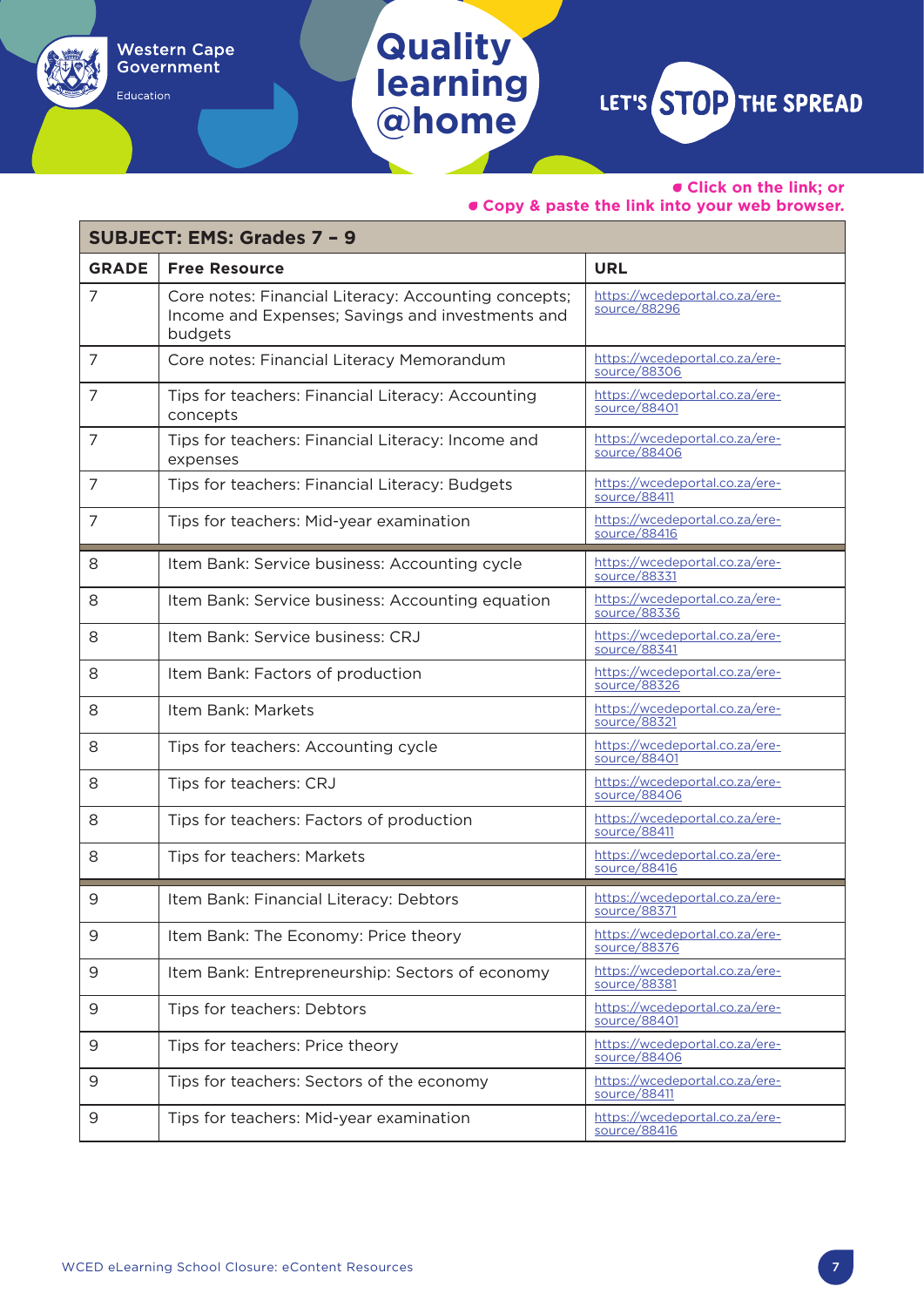• **Click on the link; or** 

٦

• **Copy & paste the link into your web browser.**

| VAK: EBW: Grades 7 - 9 |                                                                                                                                |                                           |  |
|------------------------|--------------------------------------------------------------------------------------------------------------------------------|-------------------------------------------|--|
| <b>GRAAD</b>           | <b>Gratis hulpbron</b>                                                                                                         | <b>SKAKEL</b>                             |  |
| 7                      | Kernnotas: Finansiële Geletterdheid:<br>Rekeningkundige begrippe; Inkomstes en<br>Uitgawes; Spaar en investering en begrotings | https://wcedeportal.co.za/eresource/88311 |  |
| 7                      | Kernnotas: Finansiële Geletterdheid:<br>Memorandum                                                                             | https://wcedeportal.co.za/eresource/88316 |  |
| 7                      | Wenke vir opvoeders: Finansiële<br>Geletterdheid: Rekeningkundige begrippe                                                     | https://wcedeportal.co.za/eresource/88401 |  |
| 7                      | Wenke vir opvoeders: Finansiële<br>Geletterdheid: Inkomstes en uitgawes                                                        | https://wcedeportal.co.za/eresource/88406 |  |
| 7                      | Wenke vir opvoeders: Finansiële<br>Geletterdheid: Begrotings                                                                   | https://wcedeportal.co.za/eresource/88411 |  |
| 7                      | Wenke vir opvoeders: Half-jaar eksamen                                                                                         | https://wcedeportal.co.za/eresource/88416 |  |
| 8                      | Vraebank: Diensonderneming:<br>Rekeningkundige kringloop                                                                       | https://wcedeportal.co.za/eresource/88346 |  |
| 8                      | Vraebank: Diensonderneming:<br>Rekeningkundige vergelyking                                                                     | https://wcedeportal.co.za/eresource/88351 |  |
| 8                      | Vraebank: Diensonderneming: KOJ                                                                                                | https://wcedeportal.co.za/eresource/88356 |  |
| 8                      | Vraebank: Produksiefaktore                                                                                                     | https://wcedeportal.co.za/eresource/88361 |  |
| 8                      | Vraebank: Markte                                                                                                               | https://wcedeportal.co.za/eresource/88366 |  |
| 8                      | Wenke vir opvoeders: Rekeningkundige<br>kringloop                                                                              | https://wcedeportal.co.za/eresource/88401 |  |
| 8                      | Wenke vir opvoeders: KOJ                                                                                                       | https://wcedeportal.co.za/eresource/88406 |  |
| 8                      | Wenke vir opvoeders: Produksiefaktore                                                                                          | https://wcedeportal.co.za/eresource/88411 |  |
| 8                      | Wenke vir opvoeders: Markte                                                                                                    | https://wcedeportal.co.za/eresource/88416 |  |
| У                      | Vraebank: Finansiële Geletterdheid: Debiteure                                                                                  | https://wcedeportal.co.za/eresource/88386 |  |
| 9                      | Vraebank: Ekonomie: Prysteorie                                                                                                 | https://wcedeportal.co.za/eresource/88391 |  |
| 9                      | Vraebank: Entrepreneurskap: Sektore van die<br>ekonnomie                                                                       | https://wcedeportal.co.za/eresource/88396 |  |
| 9                      | Wenke vir opvoeders: Debiteure                                                                                                 | https://wcedeportal.co.za/eresource/88401 |  |
| 9                      | Wenke vir opvoeders: Prysteorie                                                                                                | https://wcedeportal.co.za/eresource/88406 |  |
| 9                      | Wenke vir opvoeders: Sektore van die<br>ekonomie                                                                               | https://wcedeportal.co.za/eresource/88411 |  |
| 9                      | Wenke vir opvoeders: Half-jaar eksamen                                                                                         | https://wcedeportal.co.za/eresource/88416 |  |

**Quality** 

**Western Cape** Government

Education

**learning**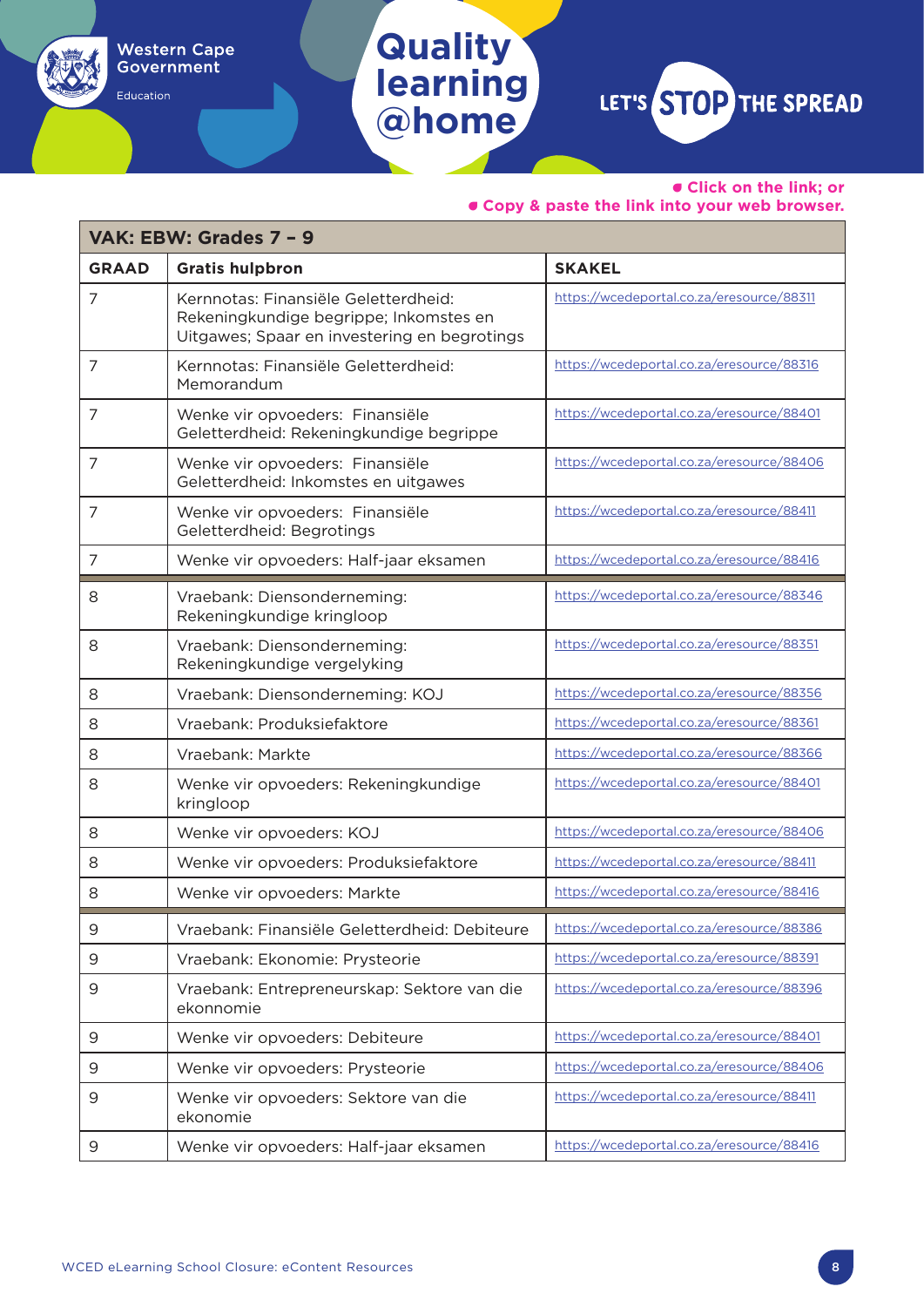Education

### **learning @home**

**Quality** 

LET'S STOP THE SPREAD

#### • **Click on the link; or**

| <b>SUBJECT: Maths Gr 4 - 9</b>                  |                                                                                                                                                                                                |                                                                                               |  |  |
|-------------------------------------------------|------------------------------------------------------------------------------------------------------------------------------------------------------------------------------------------------|-----------------------------------------------------------------------------------------------|--|--|
| <b>Free Resource</b>                            | <b>URL</b>                                                                                                                                                                                     | <b>Use</b>                                                                                    |  |  |
| <b>Online Dictionary</b><br>with Examples       | http://www.amathsdictionaryforkids.com/                                                                                                                                                        | To clarify subject<br>terminology with<br>relevant examples                                   |  |  |
| <b>SAMF</b>                                     | http://www.samf.ac.za/en/mathematics-publica-<br>tions                                                                                                                                         | To access past<br>Olympiad papers                                                             |  |  |
| AMESA SA                                        | http://www.amesa.org.za/Challenge/Wiskunde.<br>html                                                                                                                                            | with memoranda                                                                                |  |  |
| <b>MATHS LEARNING</b><br><b>CENTRE</b>          | https://www.mathlearningcenter.org/resources/<br>apps                                                                                                                                          | <b>Exploring concepts</b><br>of geometry,<br>numbers, operations<br>and calculations          |  |  |
| Maths Games -<br>Online                         | https://www.homeschoolmath.net/online/                                                                                                                                                         | Online games for<br>enjoyment                                                                 |  |  |
| <b>CONQUESTA</b>                                | http://www.conquestaolympiads.com/samples.php                                                                                                                                                  | Assessments                                                                                   |  |  |
| Online learning<br>resources - various          | https://www.onlinemathlearning.com/math-prob-<br>lem-solving-strategies.html                                                                                                                   | Mastering concepts                                                                            |  |  |
| Worksheets                                      | https://www.homeschoolmath.net/worksheets/                                                                                                                                                     | Free worksheets for                                                                           |  |  |
|                                                 | https://za.ixl.com/?partner=google&campaign<br>=127172368&adGroup=5602332448&gclid=C-<br>j0KCQjwpfHzBRCiARIsAHHzyZqQFI6vB-<br>172PMbkS-P21Zl21T1cT3fOHxJOku7c0YSGPfC-<br>3qO31IKcaAoRtEALw wcB | consolidation per<br>grade                                                                    |  |  |
| Exercises                                       | https://www.analyzemath.com/middle_school<br>math.html                                                                                                                                         | Free exercises and<br>answers explained                                                       |  |  |
| Sasol Inzalo<br>textbooks and<br>teacher guides | https://drive.google.com/open?id=1Isxq81BCF-<br>duoHDOMCQ0qkSJ0KY7fa-o                                                                                                                         | High quality<br>textbooks with<br>teacher guides and<br>answers to learner<br>books explained |  |  |
| National (DBE)<br>Workbooks                     | https://drive.google.com/open?id=1R_DAWZ-ov5y-<br>bWgW xBeuHV9bHZ5GrzmK                                                                                                                        | Download for<br>consolidation                                                                 |  |  |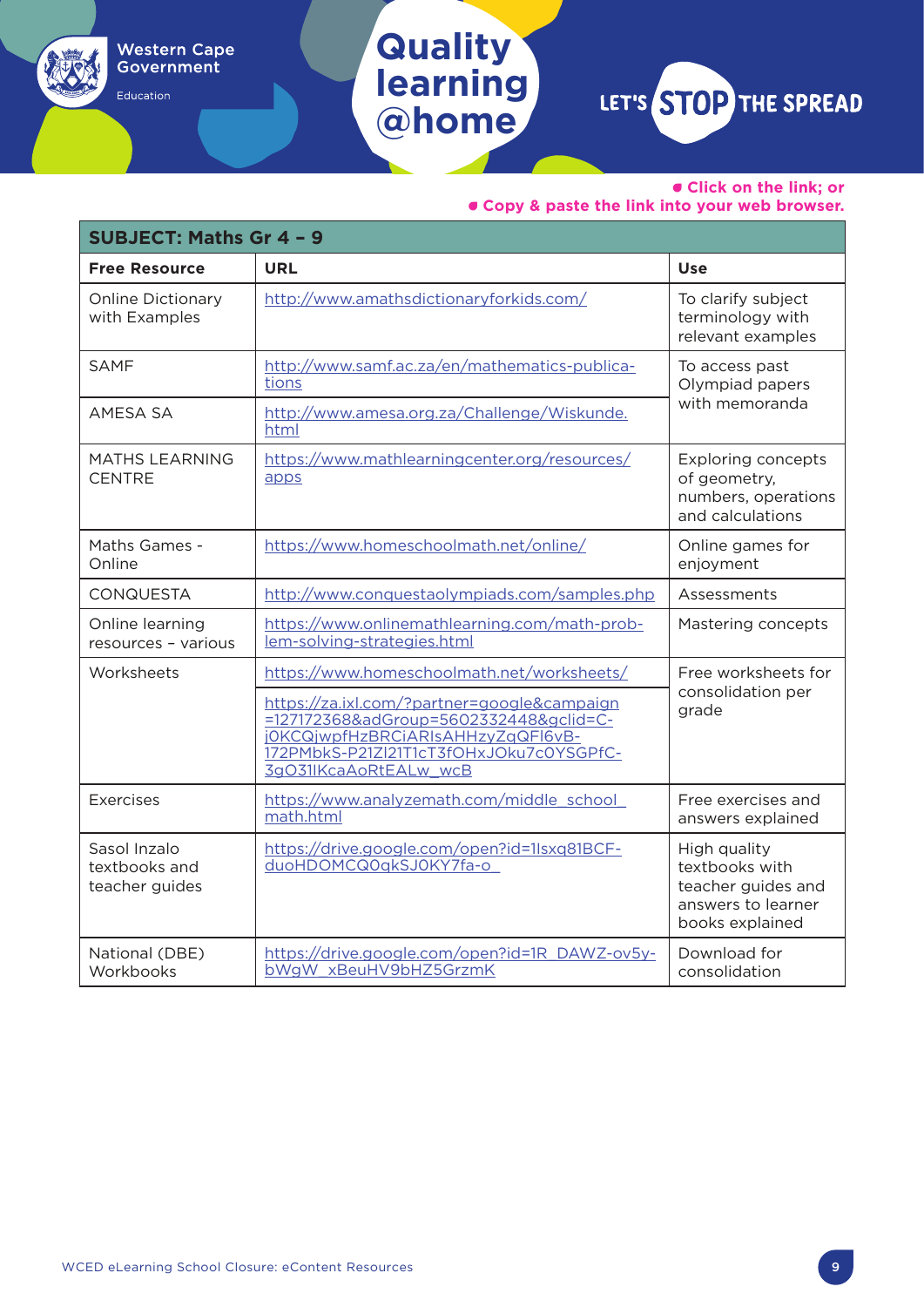### **Quality learning @home**

Western Cape<br>Government

Education

LET'S STOP THE SPREAD

#### • **Click on the link; or**

| <b>SUBJECT: Maths Gr 7 - 9</b>                  |                                                                         |                                                                                               |  |
|-------------------------------------------------|-------------------------------------------------------------------------|-----------------------------------------------------------------------------------------------|--|
| Sasol Inzalo<br>Textbooks and<br>teacher guides | https://drive.google.com/open?id=1hALD9su1bsHIn-<br>Iki62CUYPs A-vH15Eb | High quality<br>textbooks with<br>teacher guides and<br>answers to learner<br>books explained |  |
| Sasol Inzalo<br>Workbooks and<br>Teacher guides | https://drive.google.com/open?id=1kGZ8FNIC2dy-<br>HeSoUI3i2kOkKbo xNeQJ | High quality<br>workbooks with<br>teacher guides and<br>answers to learner<br>books explained |  |
| Lesson Plans                                    | https://drive.google.com/open?id=1dWR1XdK4EV-<br>KvFXSBQDHz4WFoP--e5YgE |                                                                                               |  |
| National Workbooks                              | https://drive.google.com/open?id=1R_DAWZ-ov5y-<br>bWgW xBeuHV9bHZ5GrzmK | Download for<br>consolidation                                                                 |  |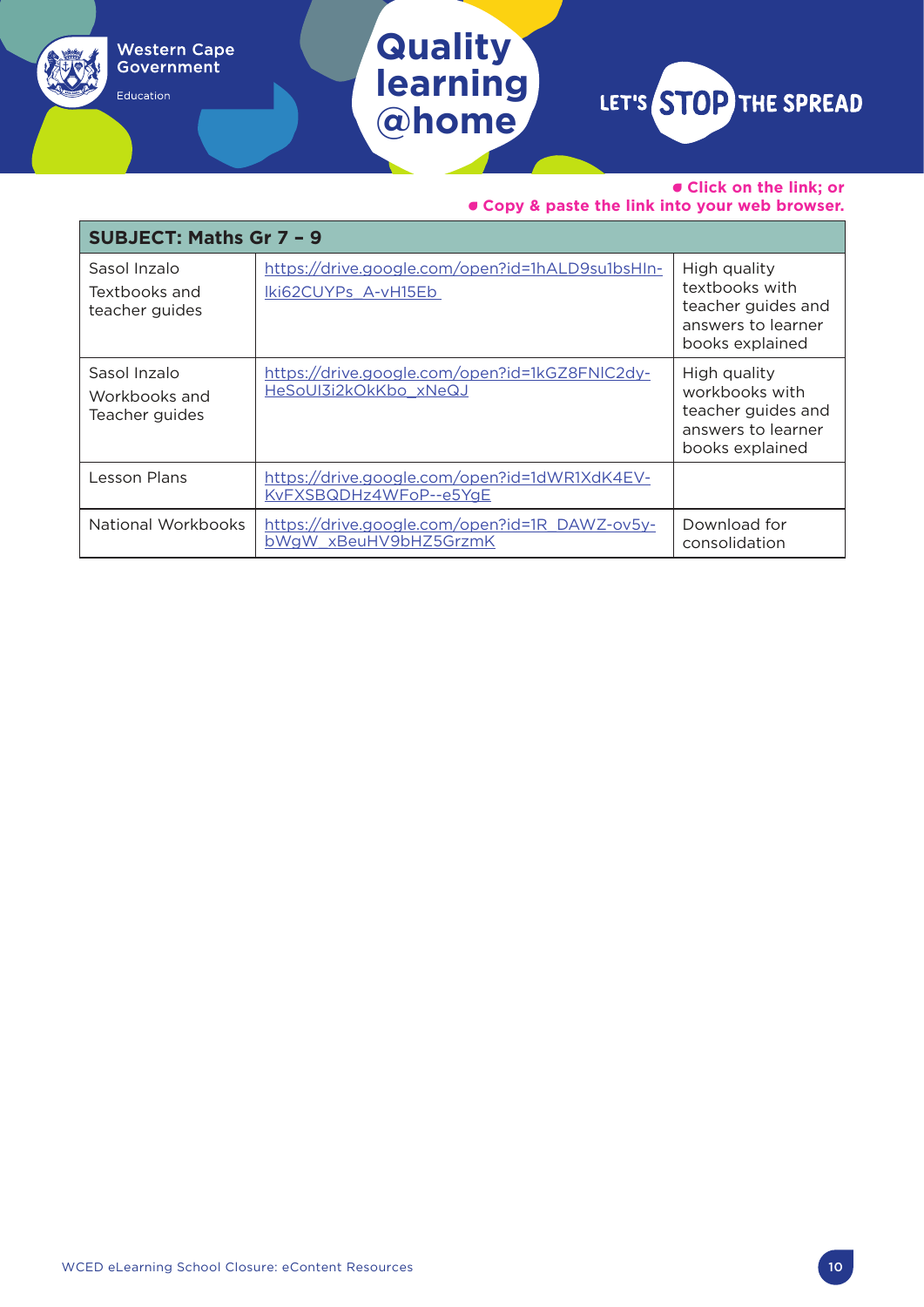Education

## **Quality learning @home**

LET'S STOP THE SPREAD

• **Click on the link; or** 

| Natural Sciences (NS) & Natural Sciences and Technology (NS & TECH)       |                                                                                                                                                                                                               |  |
|---------------------------------------------------------------------------|---------------------------------------------------------------------------------------------------------------------------------------------------------------------------------------------------------------|--|
| Natural Sciences and Technology: Grades 4 - 6                             |                                                                                                                                                                                                               |  |
| Natural Sciences and Technology -<br>Thunderbolt Kids: Learners' Books    | http://www.thunderboltkids.co.za/                                                                                                                                                                             |  |
| Natural Sciences and Technology-<br>Thunderbolt Kids: Teacher's Guide     | https://cdn.24.co.za/files/Cms/Gener-<br>al/d/8581/21ac7e59a582475a8c9effa4769f58b4.pdf                                                                                                                       |  |
| Also available as Siyavula study<br>guides in English and Afrikaans       | https://www.parent24.com/Learn/School-exams/<br>grade-4-study-guides-natural-sciences-and-technolo-<br>gy-20190304                                                                                            |  |
| <b>WCED Lesson Plans and PowerPoint</b><br><b>Presentations Exemplars</b> | https://wcedeportal.co.za/eresource/85901<br>https://wcedeportal.co.za/eresource/86336<br>https://wcedeportal.co.za/eresource/86126<br>https://wcedeportal.co.za/eresource/86131                              |  |
| <b>WCED Worksheet Activities</b>                                          | https://wcedeportal.co.za/eresource/86121<br>https://wcedeportal.co.za/eresource/86276                                                                                                                        |  |
| WCED Practical Work /Investigation<br>Exemplars                           | https://wcedeportal.co.za/eresource/86116                                                                                                                                                                     |  |
| <b>WCED Mid-year examination exemplars</b>                                |                                                                                                                                                                                                               |  |
| <b>DBE NECT Lesson Plans</b>                                              | http://nect.org.za/materials/natural-sciences-technology/<br>term-1/lesson-plans/gr-4-9-term-1 & 2-2019-ns-t-lesson-<br>plan.pdf<br>https://wcedeportal.co.za/eresource/75191                                 |  |
| DBE SBA Exemplar Booklet                                                  | https://www.education.gov.za/Portals/0/CD/SBA%20<br>BOOKLETS%202018/GET%20MST%20Natural%20<br>Sciences%20Grades%20%204%20-%206.pdf?v<br>er=2018-03-08-161902-000<br>https://wcedeportal.co.za/eresource/75061 |  |
| YouTube Video clips                                                       | https://wcedeportal.co.za/users/srampou?page=16                                                                                                                                                               |  |
| <b>PHET Interactive Simulations</b>                                       | https://wcedeportal.co.za/eresource/86781                                                                                                                                                                     |  |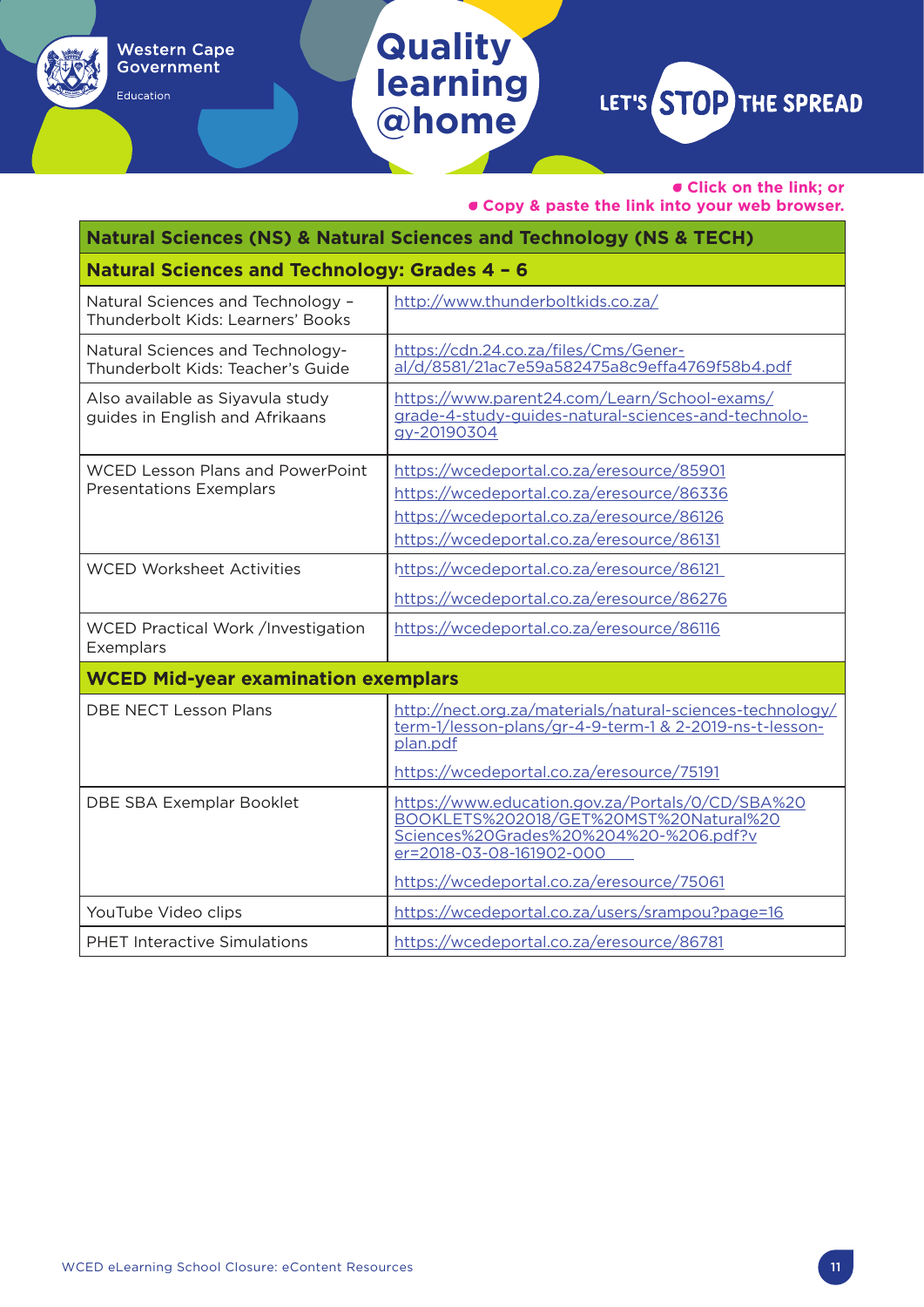Education

### **learning** LET'S STOP THE SPREAD **@home**

**Quality** 

• **Click on the link; or** 

| Natural Sciences (NS) & Natural Sciences and Technology (NS & TECH)                        |                                                                                                                                                                                                                                           |  |
|--------------------------------------------------------------------------------------------|-------------------------------------------------------------------------------------------------------------------------------------------------------------------------------------------------------------------------------------------|--|
| <b>Natural Sciences Grades 7 - 9</b>                                                       |                                                                                                                                                                                                                                           |  |
| DBE Workbook / Siyavula study<br>guides<br><b>English and Afrikaans</b>                    | https://www.education.gov.za/Portals/0/CD/SBA%20<br>BOOKLETS%202018/GET%20MST%20Natural%20<br>Sciences%20Grades%20%204%20-%206.pd-<br>f?ver=2018-03-08-161902-000<br>&                                                                    |  |
|                                                                                            | https://wcedeportal.co.za/eresource/45001<br>https://wcedeportal.co.za/eresource/44576                                                                                                                                                    |  |
| <b>Natural Sciences</b>                                                                    | http://www.mstworkbooks.co.za/natural-sciences/natu-<br>ral-sciences.html                                                                                                                                                                 |  |
| <b>WCED Lesson Plans and PowerPoint</b><br>Presentations Exemplars: Gr 9: Doing<br>Science | https://wcedeportal.co.za/eresource/86266                                                                                                                                                                                                 |  |
| NS Gr 9: Doing Science                                                                     | https://wcedeportal.co.za/eresource/85536                                                                                                                                                                                                 |  |
| WCED Worksheet Activities: e.g. Gr. 9<br>Doing Science                                     | https://wcedeportal.co.za/eresource/85546<br>https://wcedeportal.co.za/eresource/85546                                                                                                                                                    |  |
| WCED Practical Work /Investigation<br>Exemplars                                            | https://wcedeportal.co.za/eresource/85876                                                                                                                                                                                                 |  |
| Grade 8: Matter & Materials                                                                | https://wcedeportal.co.za/eresource/87936                                                                                                                                                                                                 |  |
| <b>WCED Informal Test / Exemplars</b>                                                      |                                                                                                                                                                                                                                           |  |
| Grade 9                                                                                    | https://wcedeportal.co.za/eresource/85701                                                                                                                                                                                                 |  |
| <b>WCED Mid-year examination exemplars</b>                                                 |                                                                                                                                                                                                                                           |  |
| Grade 7                                                                                    | https://wcedeportal.co.za/eresource/86341<br>https://wcedeportal.co.za/eresource/86346                                                                                                                                                    |  |
| Grade 8                                                                                    | https://wcedeportal.co.za/eresource/87846                                                                                                                                                                                                 |  |
| WCED Doing Science Video Clip<br>Presentation                                              | https://wcedeportal.co.za/eresource/85641<br>https://wcedeportal.co.za/eresource/85666<br>https://wcedeportal.co.za/eresource/85606<br>https://wcedeportal.co.za/eresource/85686                                                          |  |
| DBE NECT Lesson Plans                                                                      | http://nect.org.za/materials/natural-sciences-technology/<br>term-1/lesson-plans/gr-4-9-term-1 & 2-2019-ns-t-lesson-<br>plan.pdf                                                                                                          |  |
| DBE SBA Exemplar Booklet                                                                   | https://www.education.gov.za/Portals/0/CD/SBA%20<br>BOOKLETS%202018/GET%20MST%20Natural%20<br>Sciences%20Grades%20%204%20-%206.pd-<br>f?ver=2018-03-08-161902-000 & https://wcedeportal.<br>co.za/eresource/75066                         |  |
| <b>PHET Interactive Simulations</b>                                                        | https://wcedeportal.co.za/eresource/87796<br>https://wcedeportal.co.za/eresource/87736<br>https://wcedeportal.co.za/eresource/87706<br>https://wcedeportal.co.za/eresource/87646 up to<br>https://wcedeportal.co.za/eresource/87506, etc. |  |
| YouTube Video clips                                                                        | https://wcedeportal.co.za/eresource/73541                                                                                                                                                                                                 |  |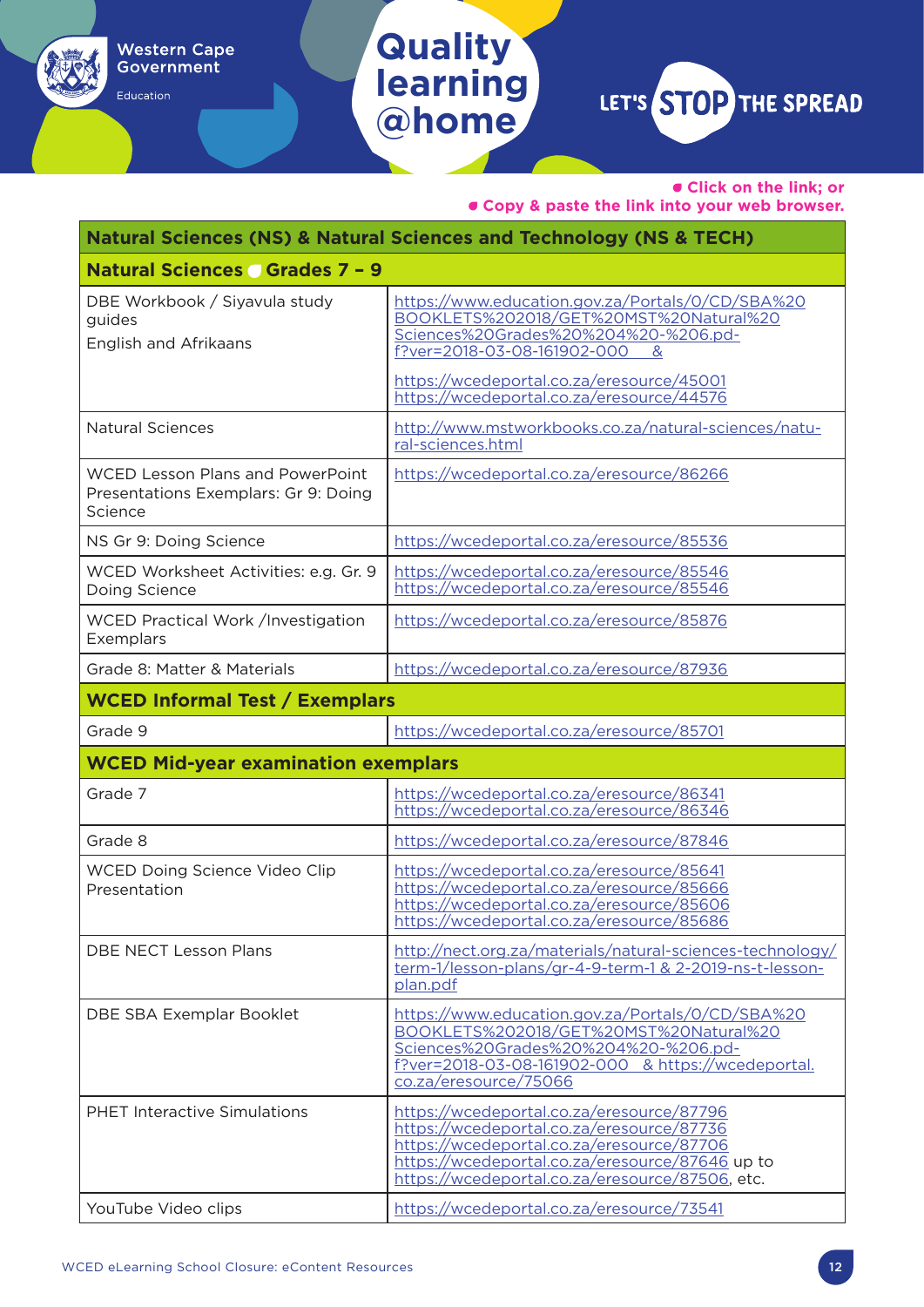Education

## **Quality learning @home**

LET'S STOP THE SPREAD

• **Click on the link; or** 

| Social Sciences Grades 4 - 9 |                      |                                                                                                                                                                                                                                                                                                                                                                           |  |
|------------------------------|----------------------|---------------------------------------------------------------------------------------------------------------------------------------------------------------------------------------------------------------------------------------------------------------------------------------------------------------------------------------------------------------------------|--|
| <b>GRADE</b>                 | <b>Free Resource</b> | <b>URL</b>                                                                                                                                                                                                                                                                                                                                                                |  |
| Gr 4-9                       | Workbooks            | https://www.schoolclub.co.za/register/ (Pick'nPay)                                                                                                                                                                                                                                                                                                                        |  |
| Gr 4-9                       | Workbooks            | https://www.education.gov.za/covid19supportpackage.aspx                                                                                                                                                                                                                                                                                                                   |  |
| Gr 4-6                       | Literacy             | https://www.stories.audible.com/start-listen                                                                                                                                                                                                                                                                                                                              |  |
| Gr 4-9                       | Workbooks            | https://www.shuter.co.za/freebooks (Until the end of April)                                                                                                                                                                                                                                                                                                               |  |
| Gr 4-9                       | Workbooks            | http://www.vodacom.co.za/vodacom/services/vodacom-e-school                                                                                                                                                                                                                                                                                                                |  |
| Gr 4-9                       | Workbooks            | https://vodacom-cleverly.vodacom.mytopdog.co.za/                                                                                                                                                                                                                                                                                                                          |  |
| Gr 4-6                       | Various              | https://pbskids.org<br>https://www.starfall.com/h/<br>https://www.natgeokids.com/za/<br>https://www.abcmouse.com/login/html5/onboarding<br>https://classroommagazines.scholastic.com/support/learnathome.<br>html<br>https://play.prodigygame.com<br>https://www.khanacademy.org<br>https://www.typingclub.com<br>https://www.squigglepark.com<br>https://mysterydoug.com |  |
| All<br>Grades                | Various topics       | https://www.nationalgeographic.com                                                                                                                                                                                                                                                                                                                                        |  |
| Gr 4-9                       | Geography            | https://wcedeportal.co.za/browse/subjects/social-sciences-geogra-<br>phy                                                                                                                                                                                                                                                                                                  |  |
| Gr 4-9                       | History              | https://wcedeportal.co.za/browse/subjects/social-sciences-history                                                                                                                                                                                                                                                                                                         |  |
| Gr 5-9                       | Review               | http://academic.emporia.edu/aberjame/map/h map/h map.htm                                                                                                                                                                                                                                                                                                                  |  |
| Gr 7                         | E-Learning           | https://en.wikipedia.org/wiki/History of Timbuktu                                                                                                                                                                                                                                                                                                                         |  |
| Gr 4                         | E-learning           | https://en.wikipedia.org/wiki/History of transport                                                                                                                                                                                                                                                                                                                        |  |
| Gr $4/5$                     | Geography            | https://www.sa-venues.com/maps/south-africa-provinces.htm                                                                                                                                                                                                                                                                                                                 |  |
| Gr <sub>5</sub>              | Geography            | https://www.nationsonline.org/oneworld/africa_map.htm                                                                                                                                                                                                                                                                                                                     |  |
| Gr 4                         | History              | https://www.slideshare.net/kglenn05/gandhi-and-mande-<br>la-4927424                                                                                                                                                                                                                                                                                                       |  |
| Gr <sub>5</sub>              | History              | https://www.sahistory.org.za/article/grade-5-term-2-first-farmers-<br>southern-africa                                                                                                                                                                                                                                                                                     |  |
| Gr <sub>5</sub>              | History              | https://e-classroom.co.za/caps/grade-5/english/social-sciences-his-<br>tory                                                                                                                                                                                                                                                                                               |  |
| Gr <sub>5</sub>              | Geography            | https://e-classroom.co.za/caps/grade-5/english/social-sciences-ge-<br>ography                                                                                                                                                                                                                                                                                             |  |
| Gr <sub>6</sub>              | History              | https://e-classroom.co.za/caps/grade-6/english/social-sciences-his-<br>tory                                                                                                                                                                                                                                                                                               |  |
| Gr <sub>6</sub>              | Geography            | https://e-classroom.co.za/caps/grade-6/english/social-sciences-ge-<br>ography                                                                                                                                                                                                                                                                                             |  |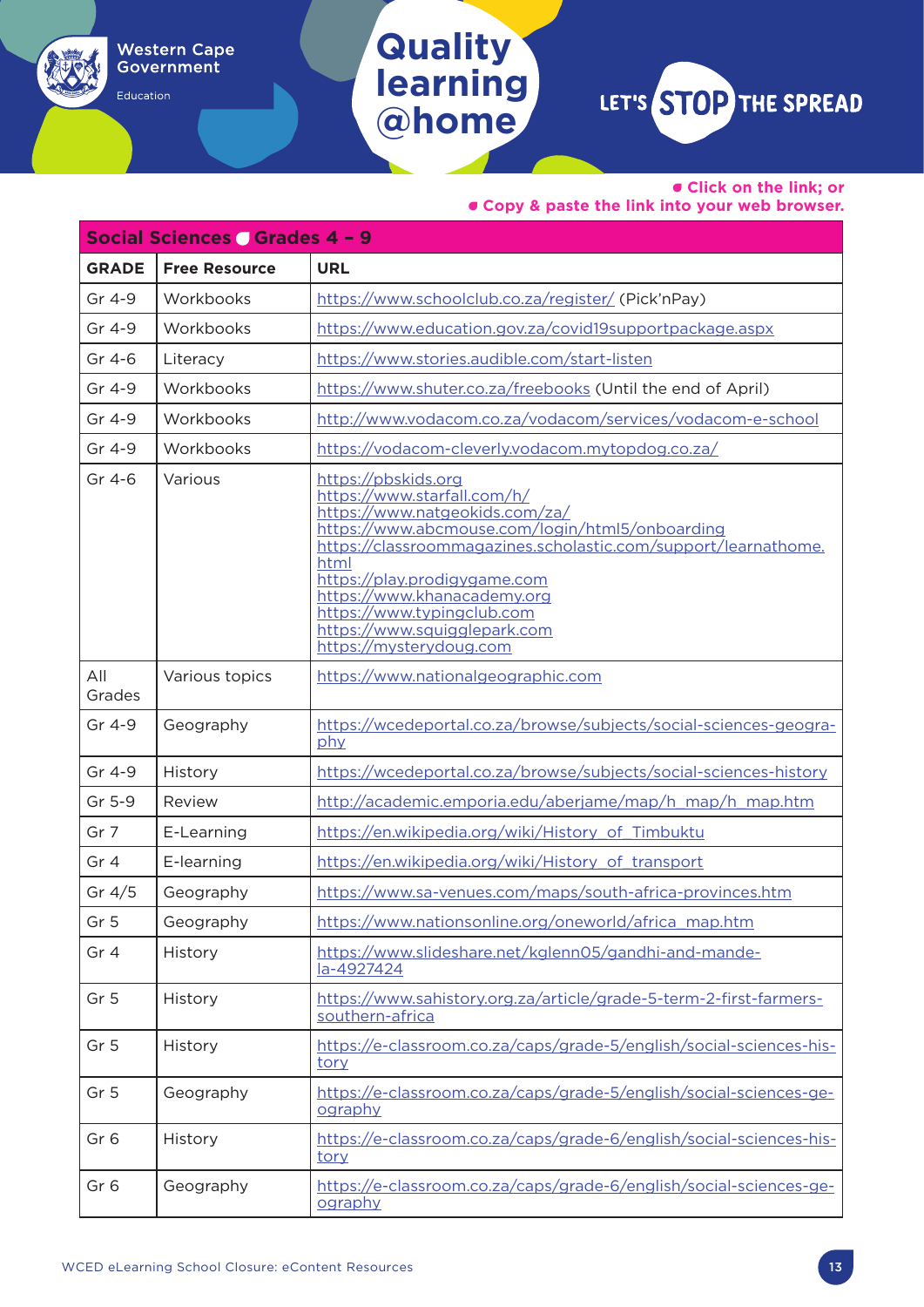Education

### **Quality learning @home**

LET'S STOP THE SPREAD

• **Click on the link; or** 

|                | <b>TECHNOLOGY GRADE 7</b>                                                                                            |                                                                         |  |  |
|----------------|----------------------------------------------------------------------------------------------------------------------|-------------------------------------------------------------------------|--|--|
|                | <b>STRUCTURES</b>                                                                                                    |                                                                         |  |  |
|                | <b>Types of Structures</b>                                                                                           | http://www.mstworkbooks.co.za/technology/gr7/<br>gr7-technology-08.html |  |  |
| 2              | Frame structures: Wide base;<br>triangulation; strengthening frame<br>structures; practical                          | http://www.mstworkbooks.co.za/technology/gr7/<br>gr7-technology-09.html |  |  |
| 3              | Investigation; thinking about design                                                                                 | http://www.mstworkbooks.co.za/technology/gr7/<br>gr7-technology-10.html |  |  |
| $\overline{4}$ | Design Process: design brief,<br>designing your cell phone tower,<br>guidance on how to make your frame<br>structure | http://www.mstworkbooks.co.za/technology/gr7/<br>gr7-technology-11.html |  |  |

|                           | <b>TECHNOLOGY GRADE 8</b>                           |                                                                                  |  |
|---------------------------|-----------------------------------------------------|----------------------------------------------------------------------------------|--|
| <b>MECHANICAL SYSTEMS</b> |                                                     |                                                                                  |  |
|                           | Levers and mechanical advantage;<br>basics of gears | http://www.mstworkbooks.co.za/technology/gr8/<br>gr8-technology-11.html#toc-id-0 |  |
| $\mathcal{P}$             | Bevel Gear, bicycle and systems<br>diagrams         | http://www.mstworkbooks.co.za/technology/gr8/<br>gr8-technology-14.html          |  |
| 3                         | Investigating mining in South Africa                | http://www.mstworkbooks.co.za/technology/gr8/<br>gr8-technology-15.html          |  |
| $\overline{4}$            | Design and make a mine lifting<br>system            | http://www.mstworkbooks.co.za/technology/gr8/<br>gr8-technology-16.html          |  |

| <b>TECHNOLOGY GRADE 9</b>                                                                                                      |                                                                                  |  |
|--------------------------------------------------------------------------------------------------------------------------------|----------------------------------------------------------------------------------|--|
| Structures and forces and materials                                                                                            | http://www.mstworkbooks.co.za/technology/gr9/<br>gr9-technology-03.html#toc-id-7 |  |
| A bridge to help the community:<br>Investigating bridges; designing and<br>making the optimum bridge to solve<br>the challenge | http://www.mstworkbooks.co.za/technology/gr9/<br>gr9-technology-04.html          |  |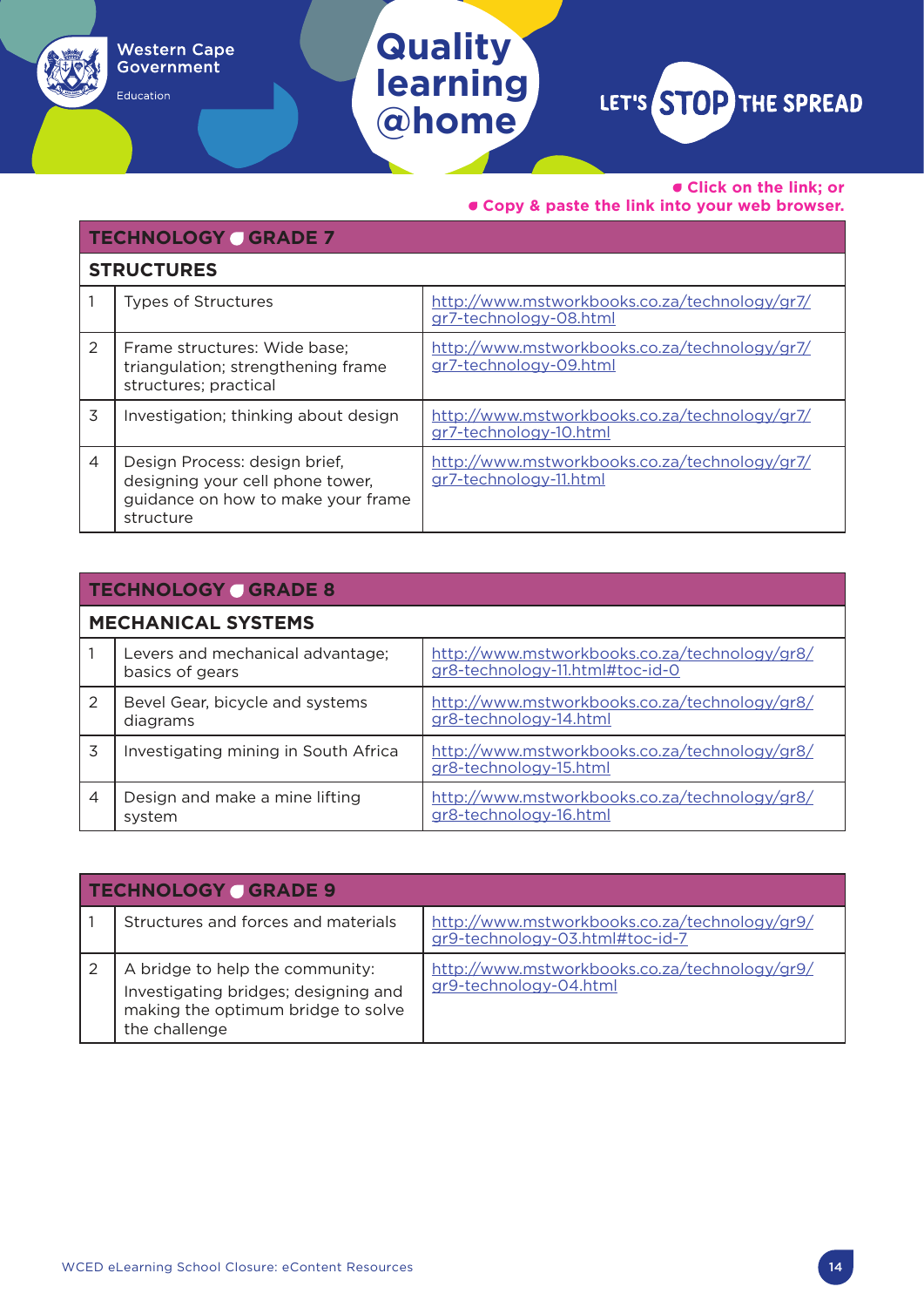### **Quality learning @home**

**Western Cape** Government

Education

LET'S STOP THE SPREAD

• **Click on the link; or** 

|              | <b>CREATIVE ARTS Grades 4 - 9</b>                                                                          |                                                                                                                                                                                                               |
|--------------|------------------------------------------------------------------------------------------------------------|---------------------------------------------------------------------------------------------------------------------------------------------------------------------------------------------------------------|
| <b>GRADE</b> | <b>Free Resource</b>                                                                                       | <b>URL</b>                                                                                                                                                                                                    |
| Grades 4-6   | DANCE:<br>Enhancing<br>Language and<br>Mathematics<br>through movement                                     | https://wcedeportal.co.za/eresource/66291                                                                                                                                                                     |
| Grades 4-6   | DANCE:<br>Developing<br>a movement<br>Vocabulary                                                           | https://wcedeportal.co.za/eresource/66286                                                                                                                                                                     |
| Grades 4-6   | DANCE:<br><b>Essential Technical</b><br><b>Skills</b>                                                      | https://wcedeportal.co.za/eresource/66281                                                                                                                                                                     |
| Grades 4-6   | DANCE:<br>warming up the<br>body                                                                           | https://wcedeportal.co.za/eresource/66276                                                                                                                                                                     |
| Grades 4-6   | DANCE:<br>Creating a safe<br>environment                                                                   | https://wcedeportal.co.za/eresource/66271                                                                                                                                                                     |
| Grades 4-9   | DRAMA:<br>Tools and resources<br>for teaching drama<br>online:                                             | http://www.bbbpress.com/teaching-drama-online/                                                                                                                                                                |
| Grades 4-9   | DRAMA:<br>Online learning<br>lesson plans:                                                                 | https://burtsdrama.com/online-learning/                                                                                                                                                                       |
| Grades 8-9   | DRAMA:<br>Dramatic Virtual<br>tours of stages<br>around the world                                          | https://artsandculture.google.com/theme/11-dramatic-vir-<br>tual-tours-of-stages-around-the-world/1gJiszMqltRe-<br>JA?hl=en&fbclid=IwAR1JsaDTbtRht2rXj6JP4kJs8q2OGr-<br>7LY-OBy9wNhiewPdUpNJYCAclkyGw         |
| Grades 8-9   | DRAMA:<br>Free plays and<br>musicals that can<br>be streamed for<br>free right now:                        | http://filmedonstage.com/news/76-free-musicals-and-plays<br>-you-can-now-stream-during-the-coronavirus-outbreak-up-<br>dating-daily?fbclid=IwAR37-htjlSzhNa8m8nnBeJ2yvL-<br>NEfzdcraoVxdIwQB2D5CRxrYEGISVJIEQ |
| Grades 8-9   | DRAMA:<br><b>Teaching Theatre</b><br>Online: A shift in<br>pedagogy amidst<br>the Coronavirus<br>outbreak: | https://docs.google.com/document/d/1i-keJ frOOEUa-<br>50CLAdz86hq5CxQwBQ2T4hbSI2nYdM/mobilebasic?f-<br>bclid=IwAR23dmnBiMrMzuU8-bSWRlRnFr29A9vyZ7Jw-<br>LADuJcG-NOzaAAEAwE4qU4k                               |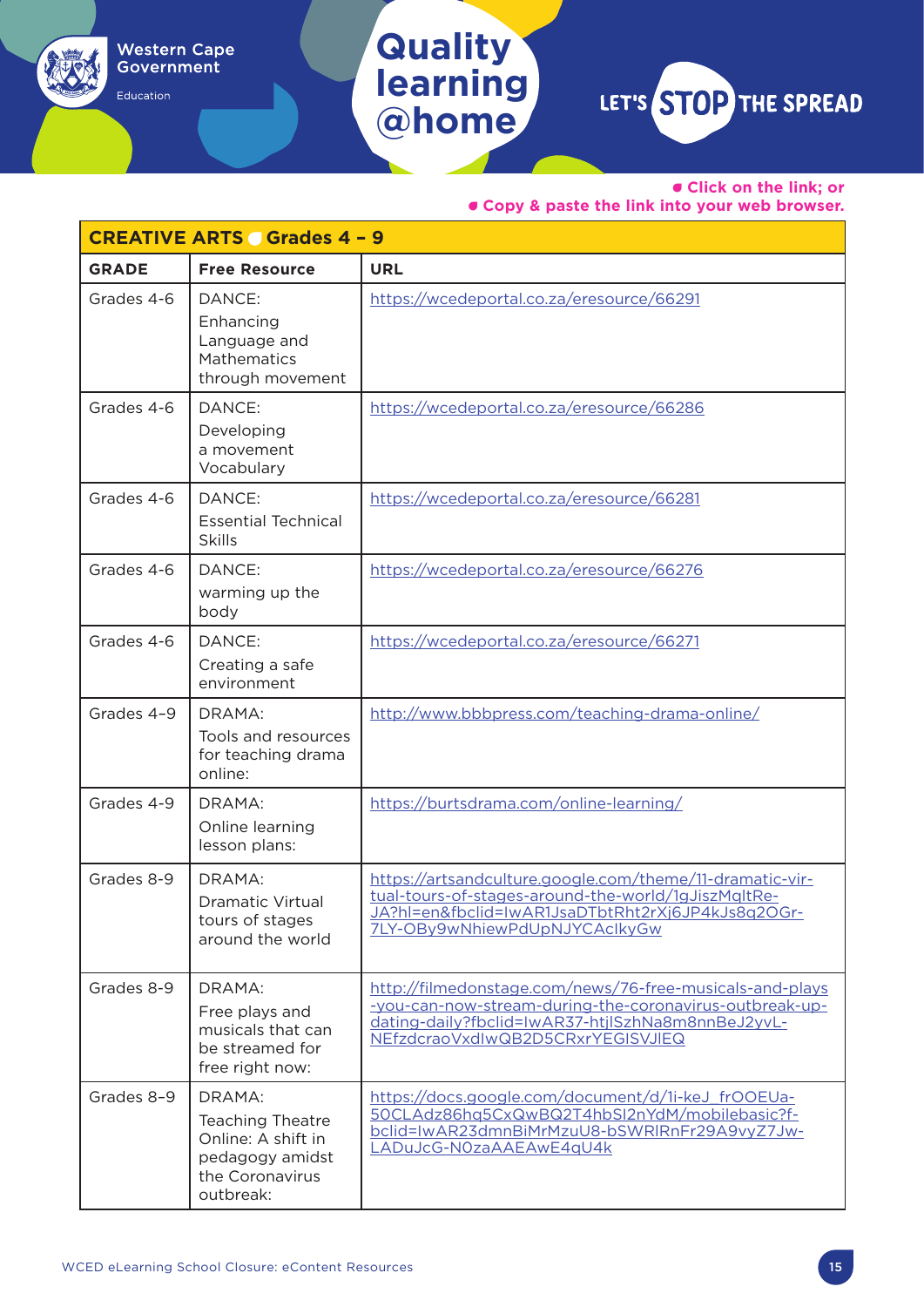Education

**learning @home**

**Quality** 

LET'S STOP THE SPREAD

• **Click on the link; or** 

|              | <b>CREATIVE ARTS Grades 4 - 9</b>                                        |                                           |
|--------------|--------------------------------------------------------------------------|-------------------------------------------|
| <b>GRADE</b> | <b>Free Resource</b>                                                     | <b>URL</b>                                |
| Grades 7-9   | DRAMA:<br>What is workshop<br>Theatre?                                   | https://wcedeportal.co.za/eresource/66826 |
| Grades 7-9   | DRAMA:<br>Playmaking -<br>the IDEA and<br><b>RESEARCH</b>                | https://wcedeportal.co.za/eresource/66831 |
| Grades 7-9   | DRAMA:<br>Improvisation                                                  | https://wcedeportal.co.za/eresource/66836 |
| Grades 7-9   | DRAMA:<br>Selection and<br>Refinement                                    | https://wcedeportal.co.za/eresource/66846 |
| Grades 7-9   | DRAMA:<br>Rehearsal                                                      | https://wcedeportal.co.za/eresource/66851 |
| Grades 7-9   | DRAMA:<br>Performance                                                    | https://wcedeportal.co.za/eresource/66856 |
| Grades 7-9   | DRAMA:<br>Vocal Development<br>& Modulation<br><b>Exploring Tone</b>     | https://wcedeportal.co.za/eresource/66821 |
| Grades 7-9   | DRAMA:<br>Vocal Development<br>& Modulation<br><b>Exploring Pause</b>    | https://wcedeportal.co.za/eresource/66811 |
| Grades 7-9   | DRAMA:<br>Vocal Development<br>& Modulation<br><b>Exploring Emphasis</b> | https://wcedeportal.co.za/eresource/66796 |
| Grades 7-9   | DRAMA:<br>Vocal Development<br>& Modulation<br><b>Exploring Pace</b>     | https://wcedeportal.co.za/eresource/66781 |
| Grades 7-9   | DRAMA:<br>Vocal Development<br>- Tools of<br>Modulation                  | https://wcedeportal.co.za/eresource/66776 |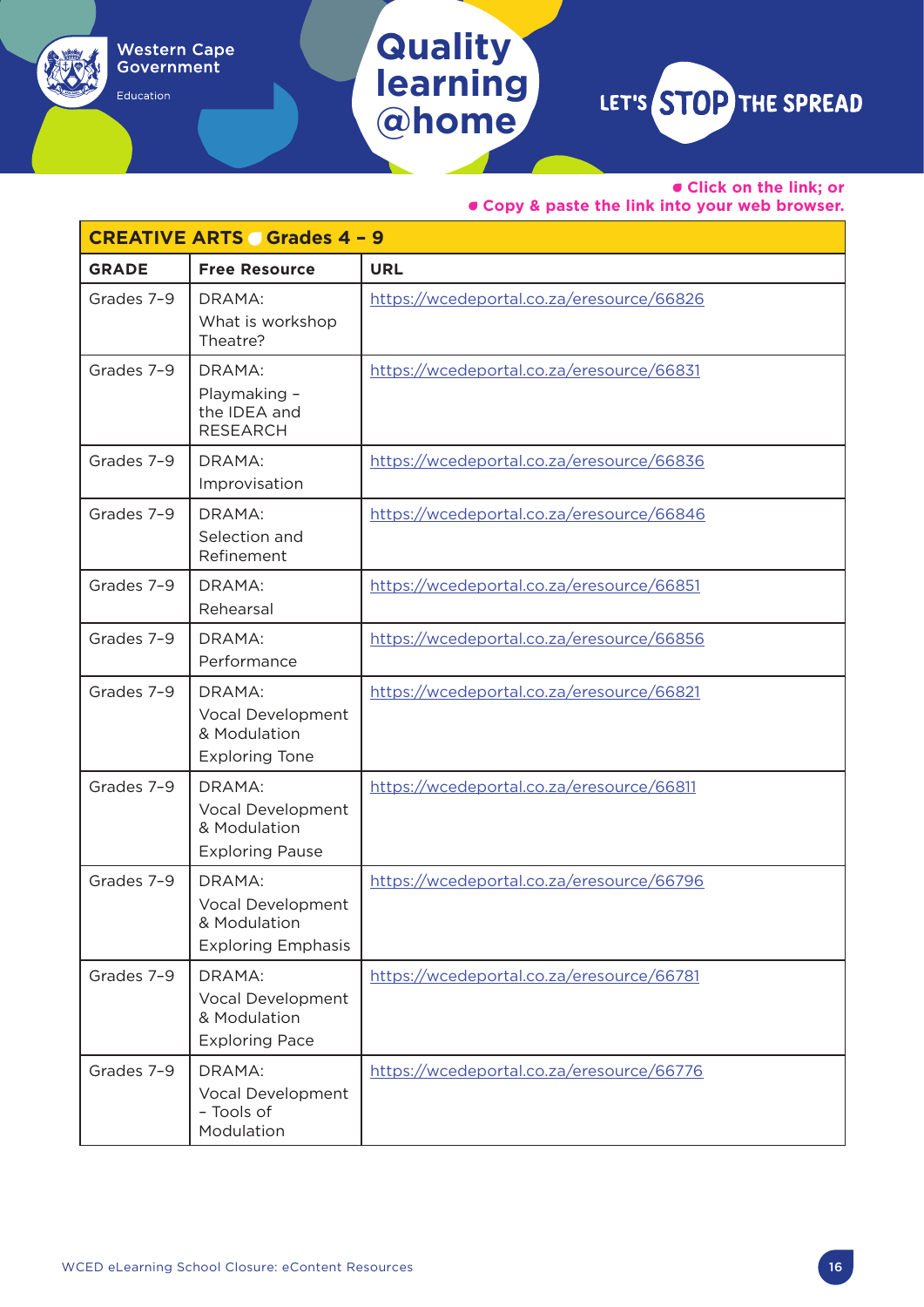### **Quality learning** LET'S STOP THE SPREAD

**@home**

Western Cape<br>Government

Education

• **Click on the link; or** 

|              | <b>CREATIVE ARTS Grades 4 - 9</b>                                                       |                                                                                                                 |  |
|--------------|-----------------------------------------------------------------------------------------|-----------------------------------------------------------------------------------------------------------------|--|
| <b>GRADE</b> | <b>Free Resource</b>                                                                    | <b>URL</b>                                                                                                      |  |
| Grades 4-6   | DRAMA:<br>warming up the<br>voice                                                       | https://wcedeportal.co.za/eresource/29151                                                                       |  |
| Grades 4-6   | DRAMA:<br>warming up the<br>voice (part 2)                                              | https://wcedeportal.co.za/eresource/29151                                                                       |  |
| Grades 4-6   | DRAMA:<br>warming up the<br>body                                                        | https://wcedeportal.co.za/eresource/29146                                                                       |  |
| Grades 4-6   | DRAMA:<br>Creative Play                                                                 | https://wcedeportal.co.za/eresource/29141                                                                       |  |
| Grades 4-6   | DRAMA:<br>Building a Drama<br>from a Stimulus                                           | https://wcedeportal.co.za/eresource/29106                                                                       |  |
| Grades 4-6   | DRAMA:<br>Refining and<br>Rehearsing<br>Classroom Drama                                 | https://wcedeportal.co.za/eresource/29161                                                                       |  |
| Grades 4-6   | DRAMA: e<br>xploring movement<br>dynamics                                               | https://wcedeportal.co.za/eresource/29091                                                                       |  |
| Grades 4-6   | DRAMA:<br><b>Exploring MIME</b>                                                         | https://wcedeportal.co.za/eresource/29096                                                                       |  |
| Grades 4-6   | DRAMA:<br><b>Exploring basic</b><br>puppets                                             | https://wcedeportal.co.za/eresource/29101                                                                       |  |
| Grades 4-6   | DRAMA:<br>Exploring the<br>senses                                                       | https://wcedeportal.co.za/eresource/29086                                                                       |  |
| Grades 4-6   | DRAMA:<br>example lesson<br>activities                                                  | http://www.childdrama.com/lessons.html                                                                          |  |
|              | <b>MUSIC &amp; ART:</b><br>50 Online Art and<br>Music Resources for<br>at home learning | https://www.facebook.com/1115616568456201/<br>posts/3952318381452658/?sfnsn=scwspwa&extid=4L3m-<br>vgU5l9d9jxN0 |  |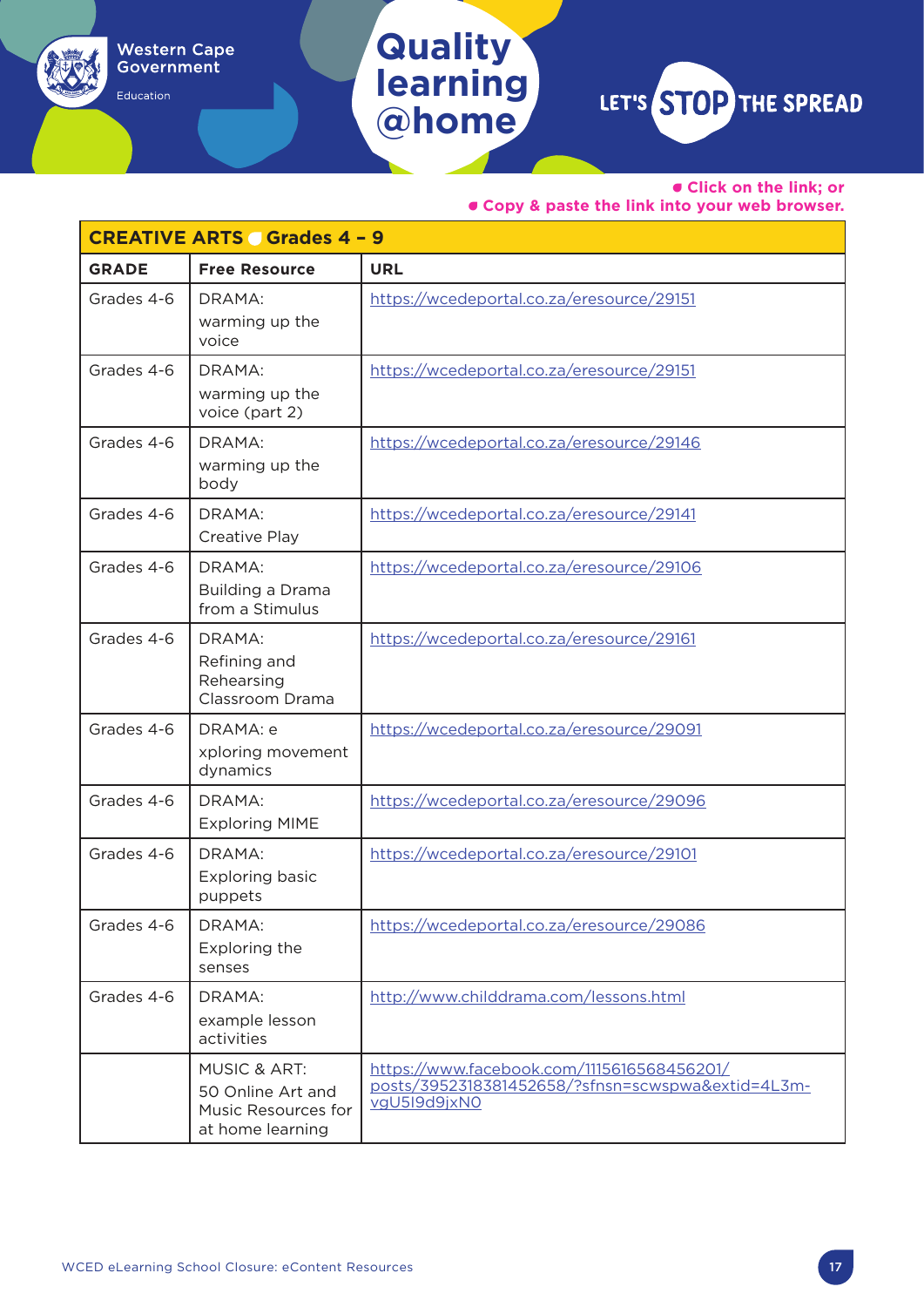### **Quality learning @home**

Western Cape<br>Government

Education

LET'S STOP THE SPREAD

• **Click on the link; or** 

|              | <b>CREATIVE ARTS Grades 4 - 9</b>                                                                                                                                                                                                             |                                           |  |  |
|--------------|-----------------------------------------------------------------------------------------------------------------------------------------------------------------------------------------------------------------------------------------------|-------------------------------------------|--|--|
| <b>GRADE</b> | <b>Free Resource</b>                                                                                                                                                                                                                          | <b>URL</b>                                |  |  |
| Grades 7-9   | MUSIC:<br>Homemade<br>instruments / found<br>instruments: in a<br>live performance<br>of Stomp, little<br>brooms and<br>hosepipes are used<br>to create beautiful<br>music in a group.                                                        | https://wcedeportal.co.za/eresource/73551 |  |  |
| Grades 7-9   | <b>MUSIC:</b><br>Homemade<br>instruments:<br>Members of STOMP<br>show you how to<br>make some rhythm<br>with bags.                                                                                                                            | https://wcedeportal.co.za/eresource/73546 |  |  |
| Grade 7-9    | <b>MUSIC:</b><br>Bash the Trash<br><b>Environmental Arts</b><br>builds, performs<br>and educates<br>using musical<br>instruments made<br>from recycled and<br>reused materials,<br>a combination of<br>science, sound and<br>the environment. | https://wcedeportal.co.za/eresource/72576 |  |  |
| Grades 4-6   | <b>MUSIC:</b><br>Learn how to make<br>a Brilliant Rainstick<br>with Paper in<br>simple steps. Get<br>your stationery out<br>children and get<br>ready to be a part<br>of some fun Crafts!                                                     | https://wcedeportal.co.za/eresource/72571 |  |  |
| Grades 7-9   | <b>MUSIC:</b><br>An example of<br>using everyday<br>objects as musical<br>instruments and<br>make music!                                                                                                                                      | https://wcedeportal.co.za/eresource/72551 |  |  |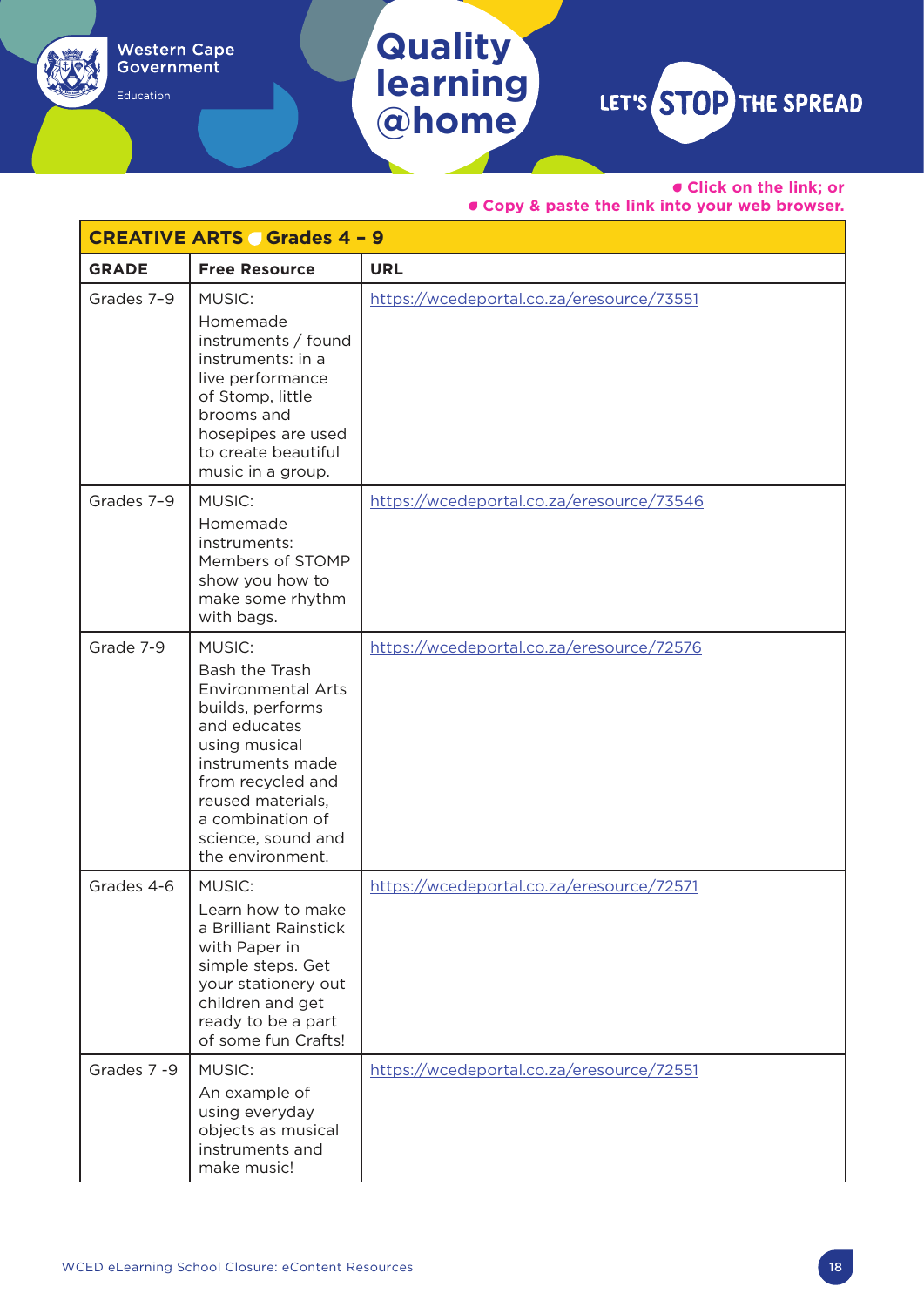Education

**learning @home**

**Quality** 

LET'S STOP THE SPREAD

• **Click on the link; or** 

| <b>CREATIVE ARTS Grades 4 - 9</b> |                                                                                                                                                                                                                                                                                               |                                                                                                                           |
|-----------------------------------|-----------------------------------------------------------------------------------------------------------------------------------------------------------------------------------------------------------------------------------------------------------------------------------------------|---------------------------------------------------------------------------------------------------------------------------|
| <b>GRADE</b>                      | <b>Free Resource</b>                                                                                                                                                                                                                                                                          | <b>URL</b>                                                                                                                |
| Grades 4-6                        | <b>MUSIC:</b><br>How to make a<br>simple musical<br>instrument out of<br>a drinking straw.<br>The pitch can be<br>varied by changing<br>its length, either by<br>cutting it shorter,<br>adding finger holes,<br>or adding a second<br>straw that slides in<br>and out like a slide<br>whistle | https://wcedeportal.co.za/eresource/72541                                                                                 |
| Grades 8, 9                       | <b>MUSIC:</b><br>Where Music meets<br>Science 1: Pitch and<br>Frequency                                                                                                                                                                                                                       | https://wcedeportal.co.za/eresource/72396                                                                                 |
| Grades 8, 9                       | Music:<br>Where Music meets<br>Science 2: Timbre<br>and Complex waves                                                                                                                                                                                                                         | https://wcedeportal.co.za/eresource/72421                                                                                 |
| Grades 8, 9                       | Music:<br><b>Where Music</b><br>meets Science 2:<br>Frequency and<br>Harmonics                                                                                                                                                                                                                | https://wcedeportal.co.za/eresource/72416                                                                                 |
| Grades 4-7                        | <b>MUSIC:</b><br>instruments of the<br>orchestra                                                                                                                                                                                                                                              | https://bit.ly/39IGqWL                                                                                                    |
| Grades 4-6                        | <b>VISUAL ART &amp;</b><br><b>MUSIC:</b><br>various activities<br>for enrichment                                                                                                                                                                                                              | https://www.boredteachers.com/resources/50-online-art-<br>and-music-resources-to-help-kids-learn-and-create-from-<br>home |
| Grades 4-6                        | <b>VISUAL ART:</b><br>Mapping my life,<br>drawing maps and<br>writing maps within<br>maps                                                                                                                                                                                                     | https://wcedeportal.co.za/eresource/66216                                                                                 |
| Grades 4-6                        | <b>VISUAL ART:</b><br>Painting a Fish in<br>Water (2D)                                                                                                                                                                                                                                        | https://wcedeportal.co.za/eresource/66211                                                                                 |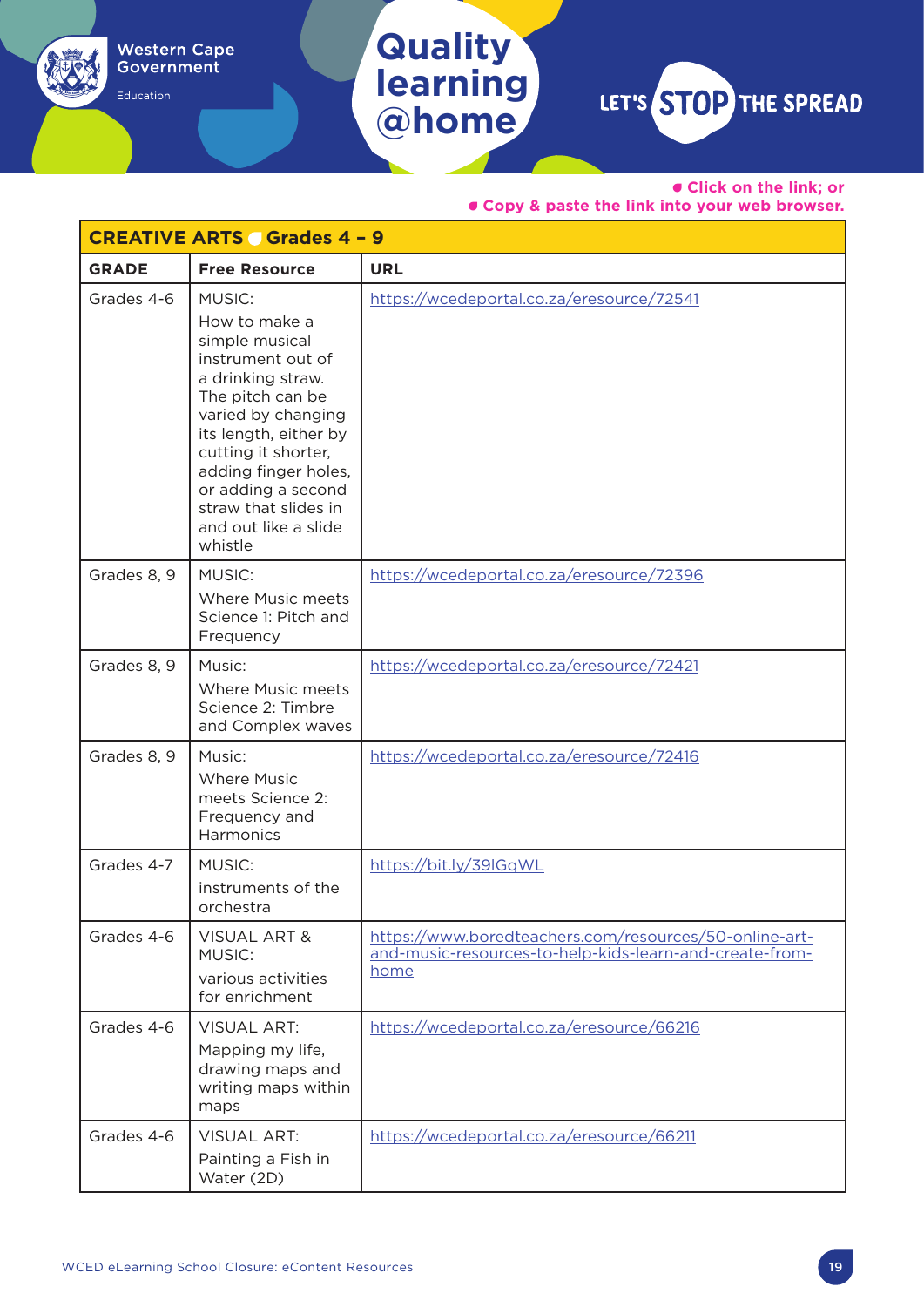## **Quality learning**

Western Cape<br>Government

Education

**@home**

# LET'S STOP THE SPREAD

• **Click on the link; or** 

|              | <b>CREATIVE ARTS Grades 4 - 9</b>                                                         |                                                                                              |  |  |
|--------------|-------------------------------------------------------------------------------------------|----------------------------------------------------------------------------------------------|--|--|
| <b>GRADE</b> | <b>Free Resource</b>                                                                      | <b>URL</b>                                                                                   |  |  |
| Grades 4-6   | <b>VISUAL ART:</b><br>Creating 3D birds<br>using clay and<br>collage                      | https://wcedeportal.co.za/eresource/65996                                                    |  |  |
| Grades 4-6   | <b>VISUAL ART:</b><br>Using creative<br>movement as<br>stimulus in a Visual<br>Art lesson | https://wcedeportal.co.za/eresource/65991                                                    |  |  |
| Grades 4-6   | <b>VISUAL ART:</b><br>Portrait with Paper<br>Mâché                                        | https://wcedeportal.co.za/eresource/64761                                                    |  |  |
| Grades 4-6   | <b>VISUAL ART:</b><br>Clay Models                                                         | https://wcedeportal.co.za/eresource/64756                                                    |  |  |
| Grades 4-6   | <b>VISUAL ART:</b><br>cardboard<br>landscapes                                             | https://wcedeportal.co.za/eresource/64751                                                    |  |  |
| Grades 4-6   | <b>VISUAL ART:</b><br>Expressive drawing                                                  | https://wcedeportal.co.za/eresource/63821                                                    |  |  |
| Grades 4-6   | <b>VISUAL ART:</b><br>mask making -<br>creating pattern                                   | https://wcedeportal.co.za/eresource/63816                                                    |  |  |
| Grades 4-6   | <b>VISUAL ART:</b><br>observational<br>Drawing - The<br>Human Figure                      | https://wcedeportal.co.za/eresource/63811                                                    |  |  |
| Grades 4-6   | <b>VISUAL ART:</b><br>observational<br>drawing: Portrait                                  | https://wcedeportal.co.za/eresource/63806                                                    |  |  |
| Grades 4-7   | <b>VISUAL ART:</b><br>various 2D and 3D<br>activities that can<br>be done at home         | https://gomersalprimaryschoolart.blogspot.com/2020/03/<br>creative-learning-at-home.html?m=1 |  |  |
| Grades 7-9   | <b>VISUAL ART:</b><br>virtual tours of<br>museums around<br>the world                     | https://t.co/7QbVNu1HYG                                                                      |  |  |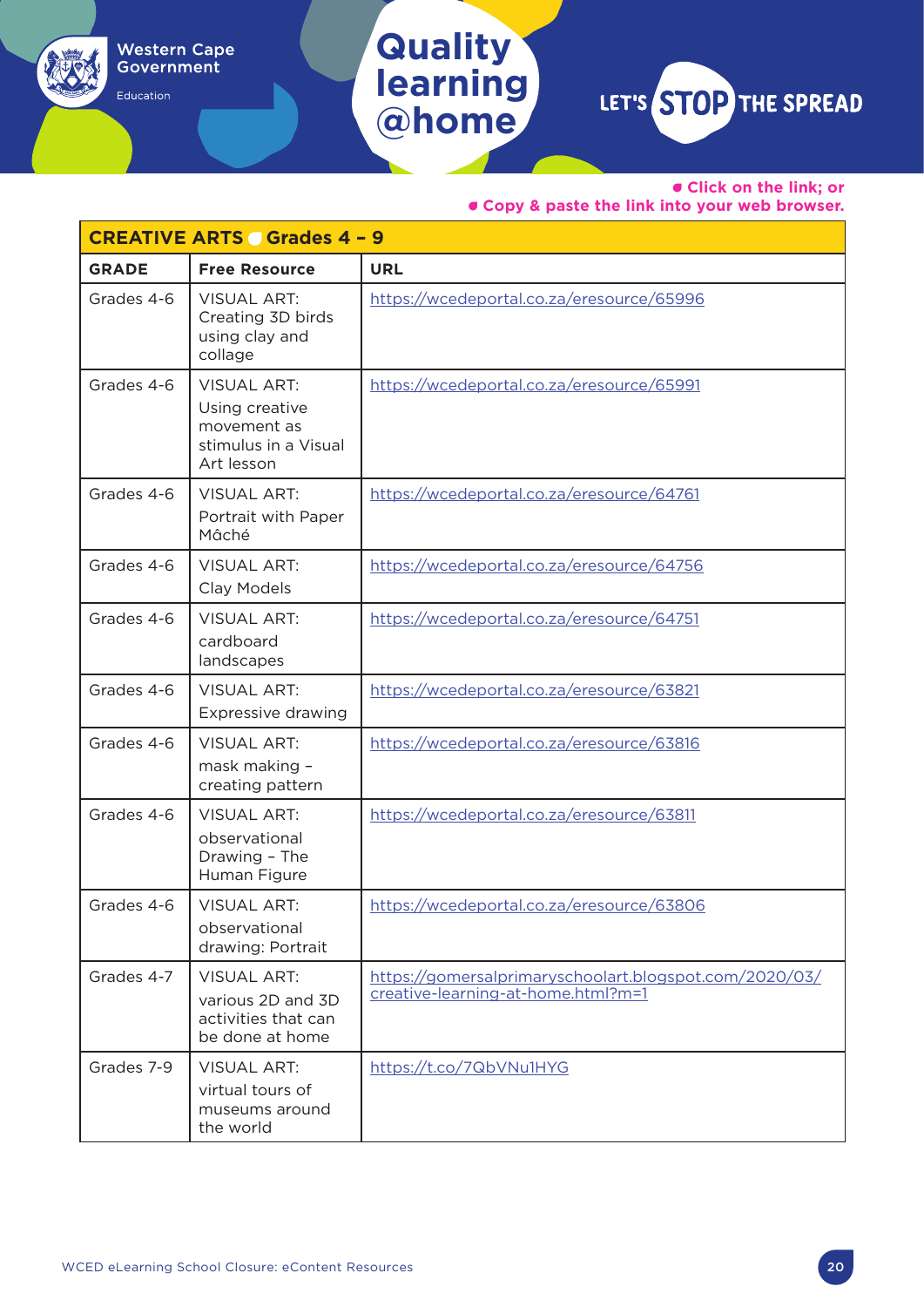#### • **Click on the link; or**

• **Copy & paste the link into your web browser.**

| <b>LANGUAGES: ENGLISH GRADES 4 - 9</b> |                                                                 |                                                                                                                  |  |
|----------------------------------------|-----------------------------------------------------------------|------------------------------------------------------------------------------------------------------------------|--|
| <b>SKILL</b>                           | <b>FREE RESOURCE</b>                                            | <b>URL</b>                                                                                                       |  |
|                                        | <b>LISTENING &amp; SPEAKING Grades 4 - 9</b>                    |                                                                                                                  |  |
| Story telling                          | Recounting a story                                              | https://za.pinterest.com/<br>pin/283445370269279848/?lp=true                                                     |  |
| Riddles                                | Thinking and reasoning                                          | https://www.riddles.com/best-riddles                                                                             |  |
| Listening for Detail                   | Listening for detail                                            | http://www.tuneintoenglish.com/pennylane                                                                         |  |
| Speaking                               | Speech Topics                                                   | http://www.myspeechclass.com/speech-topics-<br>kids.html                                                         |  |
| Listening &<br>Speaking                | How to be a good<br>debater                                     | https://www.wikihow.com/Be-a-Good-Debater                                                                        |  |
| Speaking                               | A vote of thanks                                                | https://www.wikihow.com/Give-a-Vote-of-<br>Thanks                                                                |  |
| Drama                                  | Roleplay                                                        | http://www.kidsinco.com/role-plays/                                                                              |  |
| Listening                              | Listening<br>comprehension                                      | https://blog.allaboutlearningpress.com/listen-<br>ing-comprehension/                                             |  |
| Listening                              | <b>Basic listening</b><br>activities                            | https://agendaweb.org/listening/basic-interme-<br>diate-advanced.html                                            |  |
| Listening                              | How to Improve<br>Your Listening<br><b>Comprehension Skills</b> | https://medium.com/@fluen-<br>tup/5-tips-on-how-to-improve-your-listen-<br>ing-comprehension-skills-be0803ae2fad |  |
| Listening & speaking                   | Listening & speaking<br>activities                              | https://educators.brainpop.com/lesson-plan/lis-<br>tening-and-speaking-activities-for-kids/                      |  |

**Quality** 

Western Cape<br>Government

Education

**learning**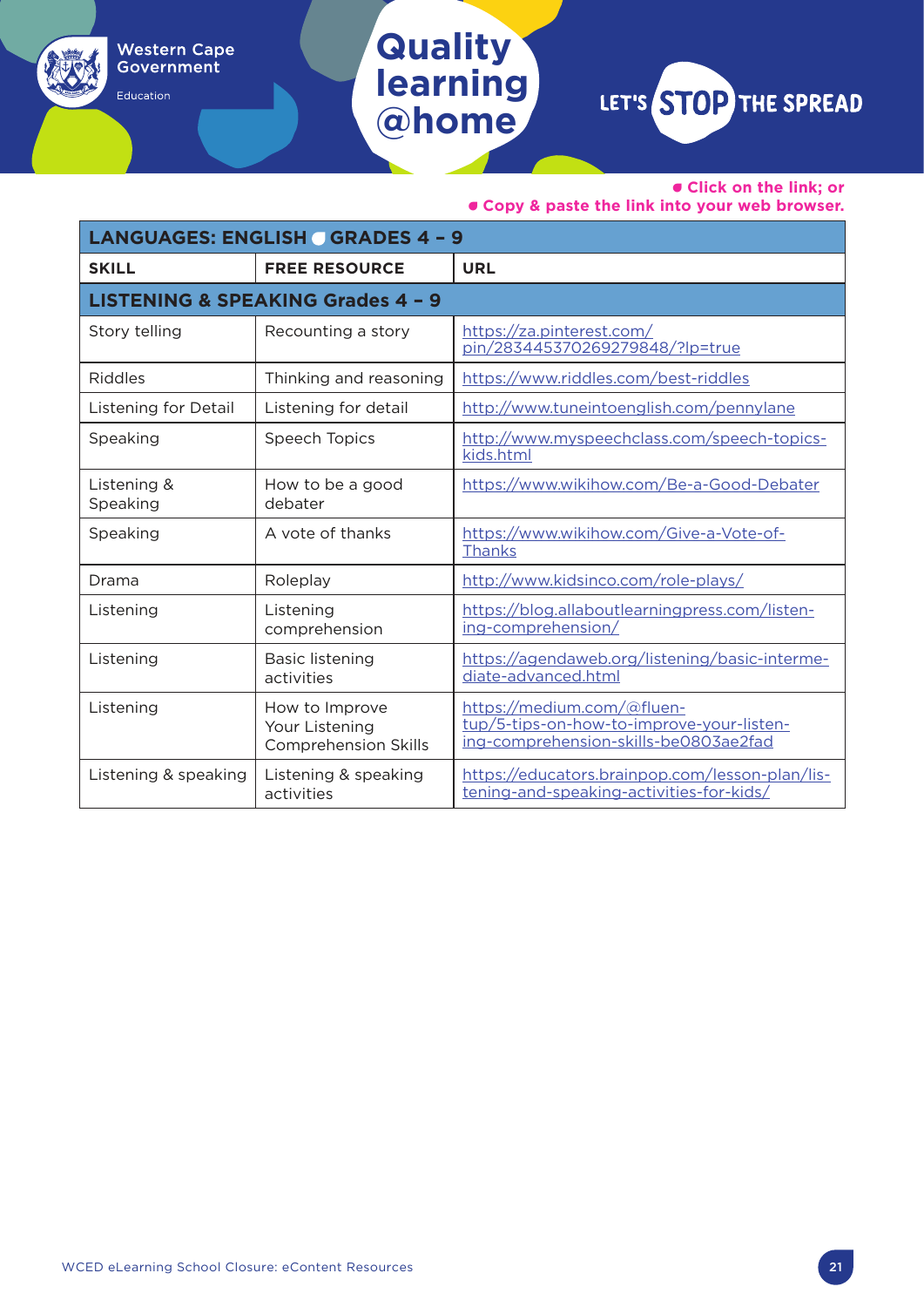• **Click on the link; or** 

• **Copy & paste the link into your web browser.**

| <b>LANGUAGES: ENGLISH GRADES 4 - 9</b> |                                                |                                                                                                                            |  |
|----------------------------------------|------------------------------------------------|----------------------------------------------------------------------------------------------------------------------------|--|
| <b>SKILL</b>                           | <b>FREE RESOURCE</b>                           | <b>URL</b>                                                                                                                 |  |
|                                        | <b>READING &amp; VIEWING Grades 4 - 9</b>      |                                                                                                                            |  |
| Reading                                | Ideas about reading<br>comprehension           | https://za.pinterest.com/<br>pin/283445370269279848/?lp=true                                                               |  |
| Reading for<br>meaning                 | Making inferences                              | https://www.ereadingworksheets.com/free-reading-<br>worksheets/reading-comprehension-worksheets/<br>inferences-worksheets/ |  |
| Reading                                | Reading with<br>inference                      | https://www.k12reader.com/worksheet/visual-clues/<br>view/                                                                 |  |
| Visual Literacy                        | Advertisements and<br>Inference                | https://slideplayer.com/slide/7971045/                                                                                     |  |
| Reading                                | Reading<br>Comprehensions                      | https://blog.sharetolearn.com/classroom-resources/ten-<br>free-reading-comprehension-exercises-online/                     |  |
| Extended<br>Reading                    | Reading Text                                   | http://www.macmillaninspiration.com/new/resources/<br>extended-reading-texts                                               |  |
| Reading<br>activities                  | Creative ways to<br>work with reading<br>texts | https://busyteacher.org/2748-what-to-do-with-reading-<br>texts-10-creative-ways.html                                       |  |
| Inclusive<br>reading                   | Dyslexic friendly<br>reading texts             | https://elt.oup.com/student/headway/<br>dyslexicfriendly?cc=global&selLanguage=en                                          |  |
| Reading<br>creativity                  | Ways to make<br>reading texts more<br>exciting | https://www.theteflacademy.com/blog/2017/12/5-ways-<br>to-make-reading-texts-more-exciting/                                |  |
| Reading                                | Visual literacy                                | https://www.literacyideas.com/teaching-visual-texts-in-<br>the-classroom                                                   |  |

**Quality** 

Western Cape<br>Government

Education

**learning**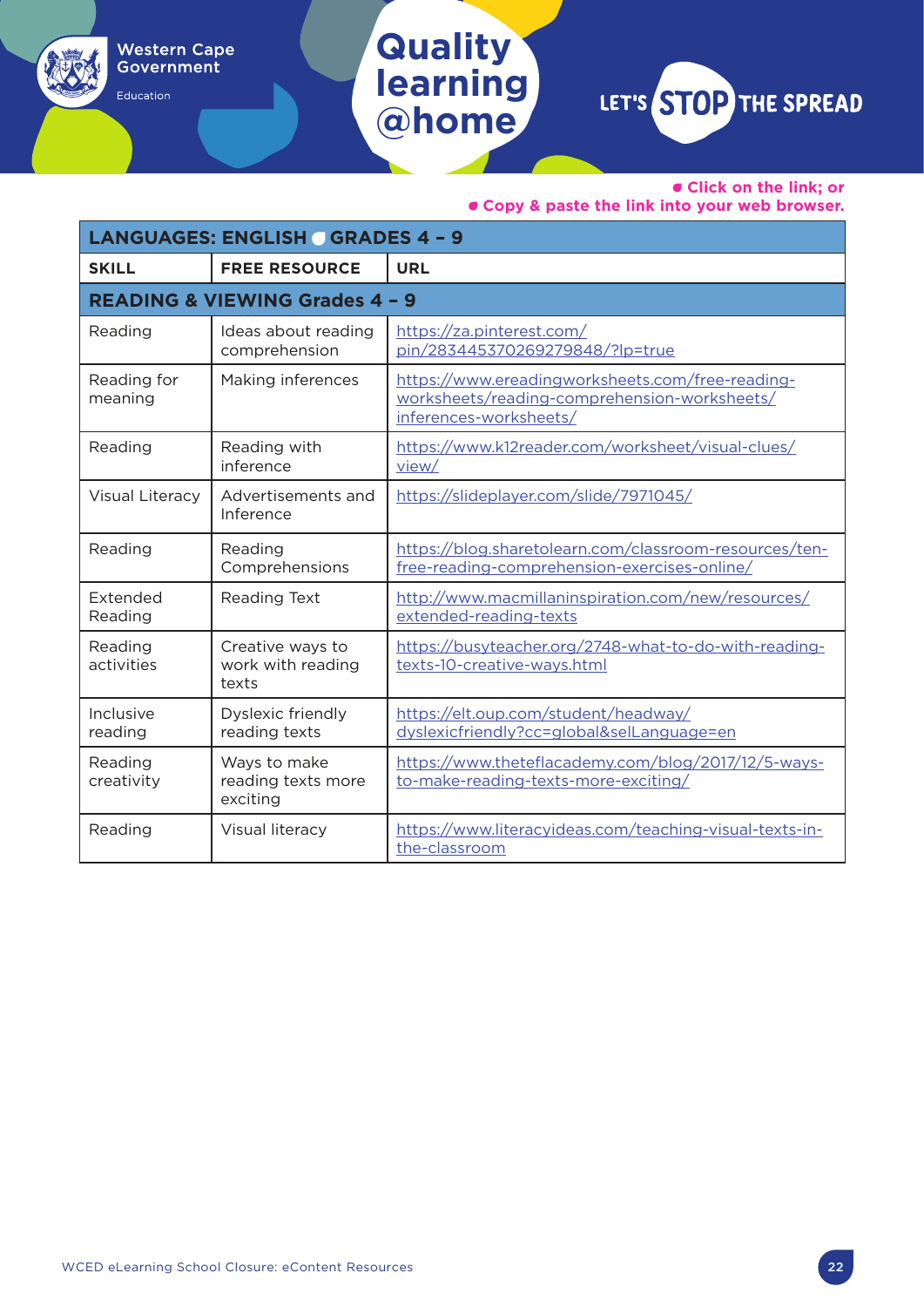• **Click on the link; or** 

• **Copy & paste the link into your web browser.**

| <b>LANGUAGES: ENGLISH GRADES 4 - 9</b> |                                              |                                                                                    |
|----------------------------------------|----------------------------------------------|------------------------------------------------------------------------------------|
| <b>SKILL</b>                           | <b>FREE RESOURCE</b>                         | <b>URL</b>                                                                         |
|                                        | <b>WRITING &amp; PRESENTING Grades 4 - 9</b> |                                                                                    |
| Writing                                | Dialogue                                     | http://www.englishdaily626.com/dialogue.php?001                                    |
| Creative<br>Writing                    | <b>Descriptive Essay</b>                     | https://visual.ly/community/infographic/education/<br>how-write-descriptive-essay  |
| Sentence<br>Writing                    | Main ideas when<br>writing                   | https://www.mdc.edu/Kendall/collegeprep/docu-<br>ments2/MAIN%20IDEASrevised815.pdf |
| Paragraph<br>Writing                   | Techniques for<br>writing a paragraph        | https://www.slideshare.net/Greendiamount/narra-<br>tive-paragraph-37163511         |
| The paragraph                          | Parts of a paragraph                         | http://www.siue.edu/~tkohler/Writing%2520a%2520Para-<br>graph.html                 |
| Creative<br>Writing                    | Writing a<br>descriptive essay               | http://lado.edu/library/wp-content/uploads/2016/01/<br>Level-6-Unit-6-WRITE.pdf    |
| Creative<br>Writing                    | Writing a narrative<br>essay                 | https://www.youtube.com/watch?v=sW4kgnQ5Uwc                                        |
| Creative<br>Writing                    | Writing<br>descriptively                     | https://www.youtube.com/watch?v=vZXn0TbJrlw                                        |
| Transactional<br>Writing               | Dialogue                                     | https://www.teachingenglish.org.uk/dialogues                                       |
| Transactional<br>Writing               | Agenda                                       | https://lessmeeting.com/7-steps-perfect-meeting-agen-<br>da/                       |
| Transactional<br>Writing               | Review                                       | https://www.wikihow.com/Write-a-Video-Game-Review                                  |
| Transactional<br>Writing               | Review                                       | https://www.wikihow.com/Write-a-Smartphone-Review                                  |
| Writing                                | Fun writing<br>activities                    | https://www.literacyideas.com/7-fun-writing-activi-<br>ties-for-students           |

**Quality** 

Western Cape<br>Government

Education

水

**learning**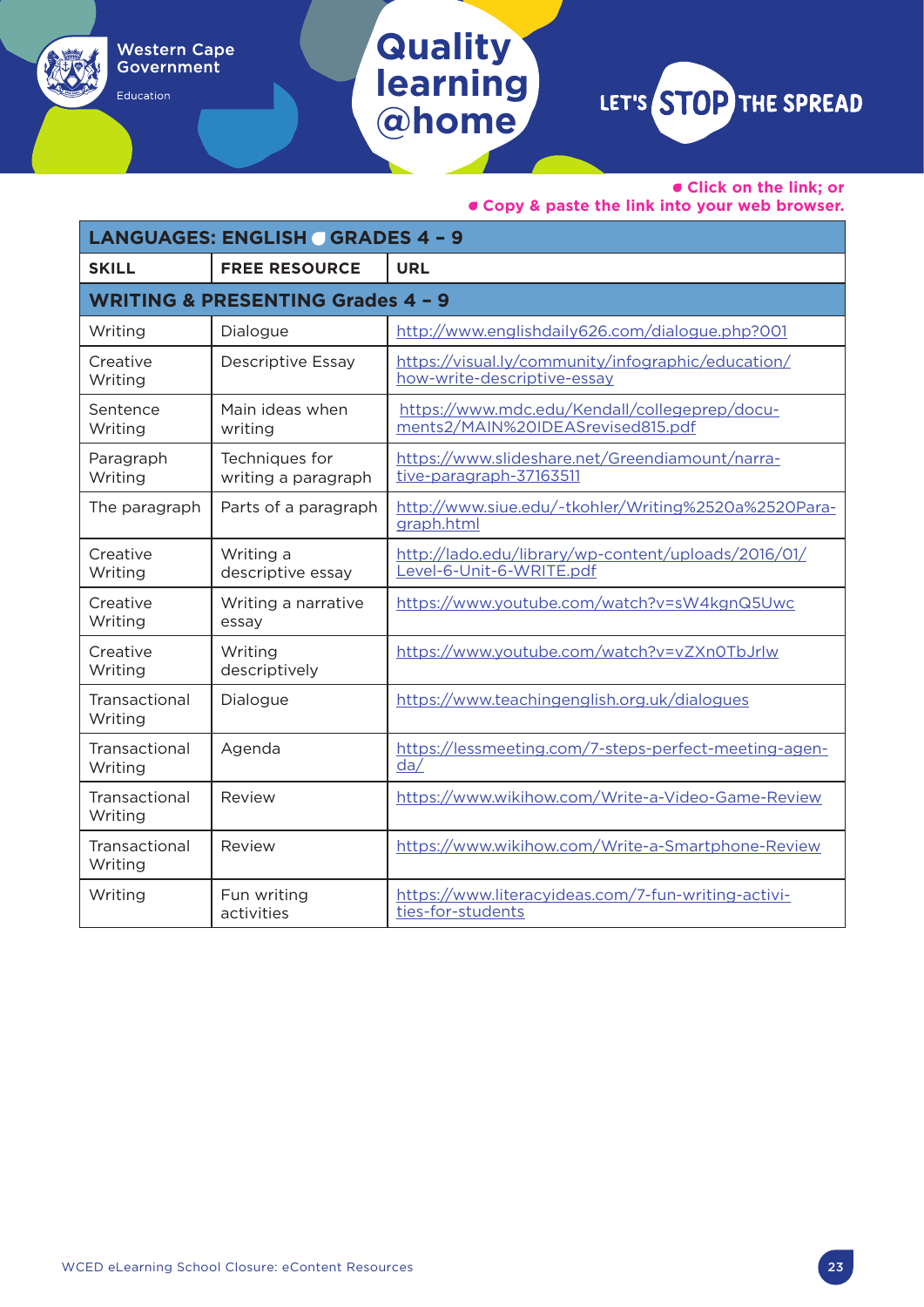#### • **Click on the link; or**

• **Copy & paste the link into your web browser.**

| <b>LANGUAGES: ENGLISH GRADES 4 - 9</b> |                                       |                                                                                             |
|----------------------------------------|---------------------------------------|---------------------------------------------------------------------------------------------|
| <b>SKILL</b>                           | <b>FREE RESOURCE</b>                  | <b>URL</b>                                                                                  |
|                                        |                                       | <b>LANGUAGE STRUCTURES AND CONVENTIONS Grades 4 - 9</b>                                     |
| Parts of Speech                        | <b>Nouns</b>                          | https://www.englisch-hilfen.de/en/exercises_list/sub-<br>stantiv.htm                        |
| Parts of Speech                        | Abstract and<br><b>Concrete Nouns</b> | https://www.youtube.com/watch?v=R1M0Q8RMgTE                                                 |
| Punctuation                            | How to use a colon<br>and semi-colon  | https://www.youtube.com/watch?v=YwqHEX3aA8A                                                 |
| Vocabulary<br>development              | Basic rules of<br>spelling            | https://www.youtube.com/watch?v=sliyBcvrtVM                                                 |
| Language                               | Grammar Test                          | https://www.youtube.com/watch?v=HNDCihroDf8                                                 |
| Language                               | Figurative<br>Language                | https://www.youtube.com/watch?v=Jt7PYgMRDCQ                                                 |
| Language                               | Idioms                                | http://a4esl.org/g/h/9801/lk-idiomsp.html                                                   |
| Parts of Speech                        | <b>Possessive Nouns</b>               | https://www.youtube.com/watch?v=1WCiBzYwTk4                                                 |
| Parts of Speech                        | Pronouns                              | https://www.flocabulary.com/unit/pronouns/                                                  |
| Parts of Speech                        | Finite vs Infinite<br>Verb            | https://www.youtube.com/watch?v=IH13LFLQ288                                                 |
| Language<br>across the<br>Curriculum   | <b>Natural Sciences</b>               | http://www.eskom.co.za/sites/idm/SchoolYard/Docu-<br>ments/17Grade7EducatorGuideEnglish.pdf |
| Grammar                                | Subject & Predicate                   | https://www.youtube.com/watch?v=b-Hum-UbOt8                                                 |
| Grammar                                | Subject & the verb                    | https://www.grammarbook.com/grammar_quiz/sub-<br>ject verb agreement 1.asp                  |
| Punctuation                            | How to use inverted<br>commas         | https://www.youtube.com/watch?v=dRyCzpk66LM                                                 |
| Grammar                                | Direct & Indirect<br>Speech           | https://www.proprofs.com/quiz-school/story.php?title=-<br>direct-indirect-speech-quiz       |
| Grammar                                | Articles                              | https://www.englishgrammar.org/articles-exercise-3/                                         |

**Quality** 

Western Cape<br>Government

Education

**learning**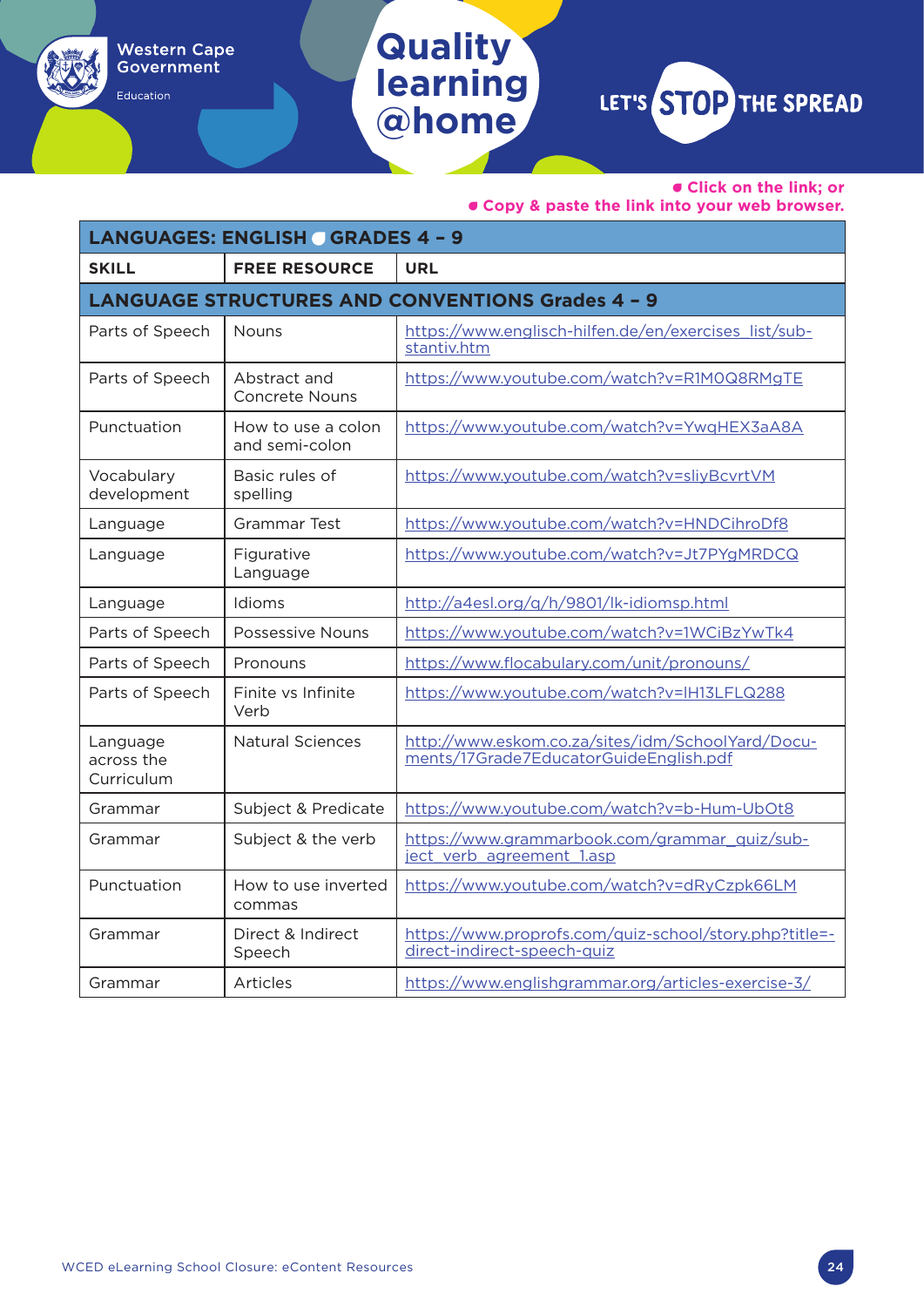#### • **Click on the link; or**

• **Copy & paste the link into your web browser.**

| <b>LANGUAGES: ENGLISH GRADES 4 - 9</b> |                                                    |                                                                                                       |
|----------------------------------------|----------------------------------------------------|-------------------------------------------------------------------------------------------------------|
| <b>SKILL</b>                           | <b>FREE RESOURCE</b>                               | <b>URL</b>                                                                                            |
|                                        | <b>LITERATURE STUDY Grades 4 - 9</b>               |                                                                                                       |
| Poetry                                 | What is a poem?                                    | http://www.tnellen.com/cybereng/poetry/whatsa.html                                                    |
| Poetry                                 | Features of a poem                                 | https://www.youtube.com/watch?v=5ssQBrFOkGU                                                           |
| Poetry                                 | Elements of poetry                                 | https://www.youtube.com/watch?v=5ssQBrFOkGU                                                           |
| Figurative<br>Language in<br>Poetry    | Figurative language<br>poems with<br>questions     | https://www.ereadingworksheets.com/figurative-lan-<br>guage/figurative-language-poems-with-questions/ |
| Poetry                                 | Features of a poem                                 | https://www.youtube.com/watch?v=Jt7PYgMRDCQ                                                           |
| Folklore                               | Summary and<br>analysis of Jack &<br>the beanstalk | https://interestingliterature.com/2018/04/28/a-summa-<br>ry-and-analysis-of-jack-and-the-beanstalk/   |
| <b>Folktales</b>                       | Analysis of a folktale                             | https://www.youtube.com/watch?v=Sg0Bf2VAvlk                                                           |
| Comprehension<br>of text               | Comprehension<br>strategies for a text             | https://study.com/academy/lesson/hansel-gre-<br>tel-themes-analysis.html                              |
| Short story                            | Elements of a short<br>story                       | http://users.aber.ac.uk/jpm/ellsa/ellsa elements.html                                                 |
| Folklore                               | Legends and Myths                                  | https://study.com/academy/lesson/what-is-folklore-<br>definition-legends-myths.html                   |

**Quality** 

Western Cape<br>Government

Education

**learning**

| <b>LANGUAGES: ENGLISH GRADES 4 - 9</b> |                                    |                                                                             |
|----------------------------------------|------------------------------------|-----------------------------------------------------------------------------|
| <b>SKILL</b>                           | <b>FREE RESOURCE</b>               | URL                                                                         |
| <b>ASSESSMENT Grades 4 - 9</b>         |                                    |                                                                             |
| Assessment                             | <b>Question Paper</b><br>Exemplars | https://www.worksheetcloud.com/past-exam-papers/                            |
| Assessment                             | <b>ANA Exemplars</b>               | https://www.education.gov.za/Curriculum/AnnualNa-<br>tional Assessment.aspx |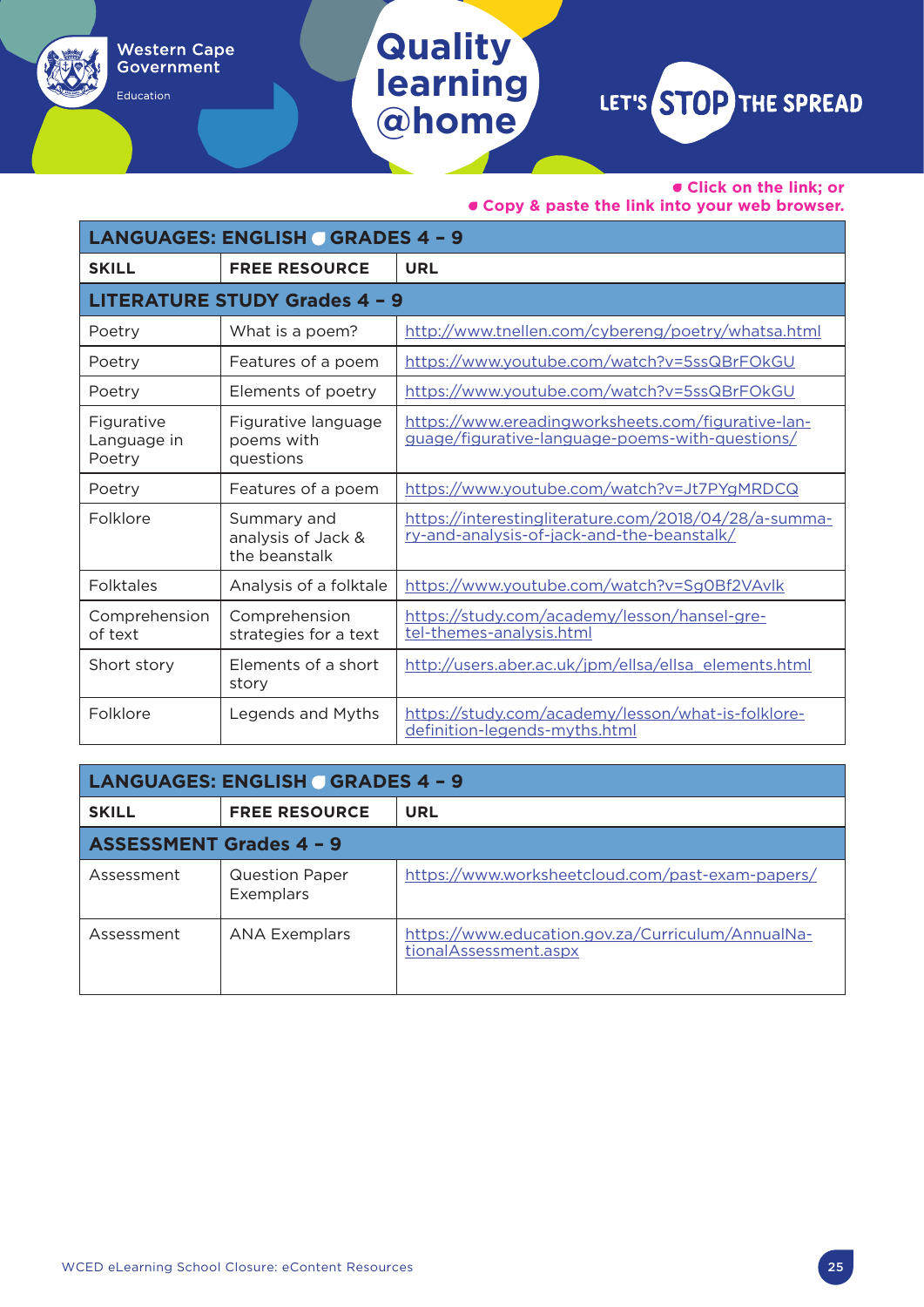• **Click on the link; or** 

#### • **Copy & paste the link into your web browser.**

| <b>LIFE ORIENTATION Grades 7 - 9</b> |                                                  |                                                                                                   |  |
|--------------------------------------|--------------------------------------------------|---------------------------------------------------------------------------------------------------|--|
| <b>GRADE</b>                         | <b>Free Resource</b>                             | <b>URL</b>                                                                                        |  |
| $\overline{7}$                       | World of Work                                    | https://create.kahoot.it/share/gr-7-career-planning/e1e9fd6c-6f31-<br>45c1-9a32-9e439cefe8e6      |  |
|                                      |                                                  | https://www.youtube.com/watch?v=MwixREUJOI0                                                       |  |
|                                      |                                                  | https://www.youtube.com/watch?v=Z3jirshrbmM                                                       |  |
| 8                                    | World of Work:                                   | https://www.youtube.com/watch?v=uQkTho2or8U                                                       |  |
|                                      | Learning styles                                  | Visual Learning Style: Strategies & Activities - Video & Lesson<br>Transcript   Study.com         |  |
|                                      |                                                  | https://www.youtube.com/watch?v=E8YolsnHbFc                                                       |  |
|                                      |                                                  | https://www.youtube.com/watch?v=d2llqAN8kzs                                                       |  |
|                                      |                                                  | https://www.youtube.com/watch?v=qmcV9Hfm6 Y                                                       |  |
|                                      |                                                  | https://drive.google.com/file/d/1Dvuzu4JYy6ES7a8tzSre8M-<br>5wrf2IP D9/view?usp=sharing           |  |
|                                      |                                                  | https://www.youtube.com/watch?v=Z3jirshrbmM                                                       |  |
|                                      |                                                  | https://www.youtube.com/watch?v=cyXADWE7KPo                                                       |  |
|                                      |                                                  | https://www.youtube.com/watch?v=V8VrIUumk2w                                                       |  |
| 8                                    | Constitutional<br>rights and<br>responsibilities | https://drive.google.com/file/d/1Dvuzu4JYy6ES7a8tzSre8M-<br>5wrf2IP D9/view?usp=sharing           |  |
| 8                                    | Constitutional<br>rights and<br>responsibilities | https://www.youtube.com/watch?v=7oOjlFd7JNk                                                       |  |
| 9                                    | World of Work                                    | https://www.youtube.com/watch?v=qUA-g5r_A0A                                                       |  |
|                                      |                                                  | https://www.youtube.com/watch?v=MwixREUJOI0                                                       |  |
|                                      |                                                  | https://www.youtube.com/watch?v=kpW9JcWxKq0                                                       |  |
|                                      |                                                  | https://www.youtube.com/watch?v=KvbmlJ4jcoo                                                       |  |
| $\overline{9}$                       | Constitutional                                   | https://www.youtube.com/watch?v=zRwt25M5nGw                                                       |  |
|                                      | rights and<br>responsibilities                   | https://www.youtube.com/watch?v=-2XZmjzP0HM                                                       |  |
|                                      |                                                  | https://services.anu.edu.au/human-resources/respect-inclusion/<br>different-types-of-disabilities |  |
| $7 - 9$                              | World of Work                                    | https://images.app.goo.gl/Zv4hxYS4HpxVFdZW8                                                       |  |
|                                      |                                                  | www.gostudy.co.za                                                                                 |  |

**Quality** 

**Western Cape** Government

Education

**learning**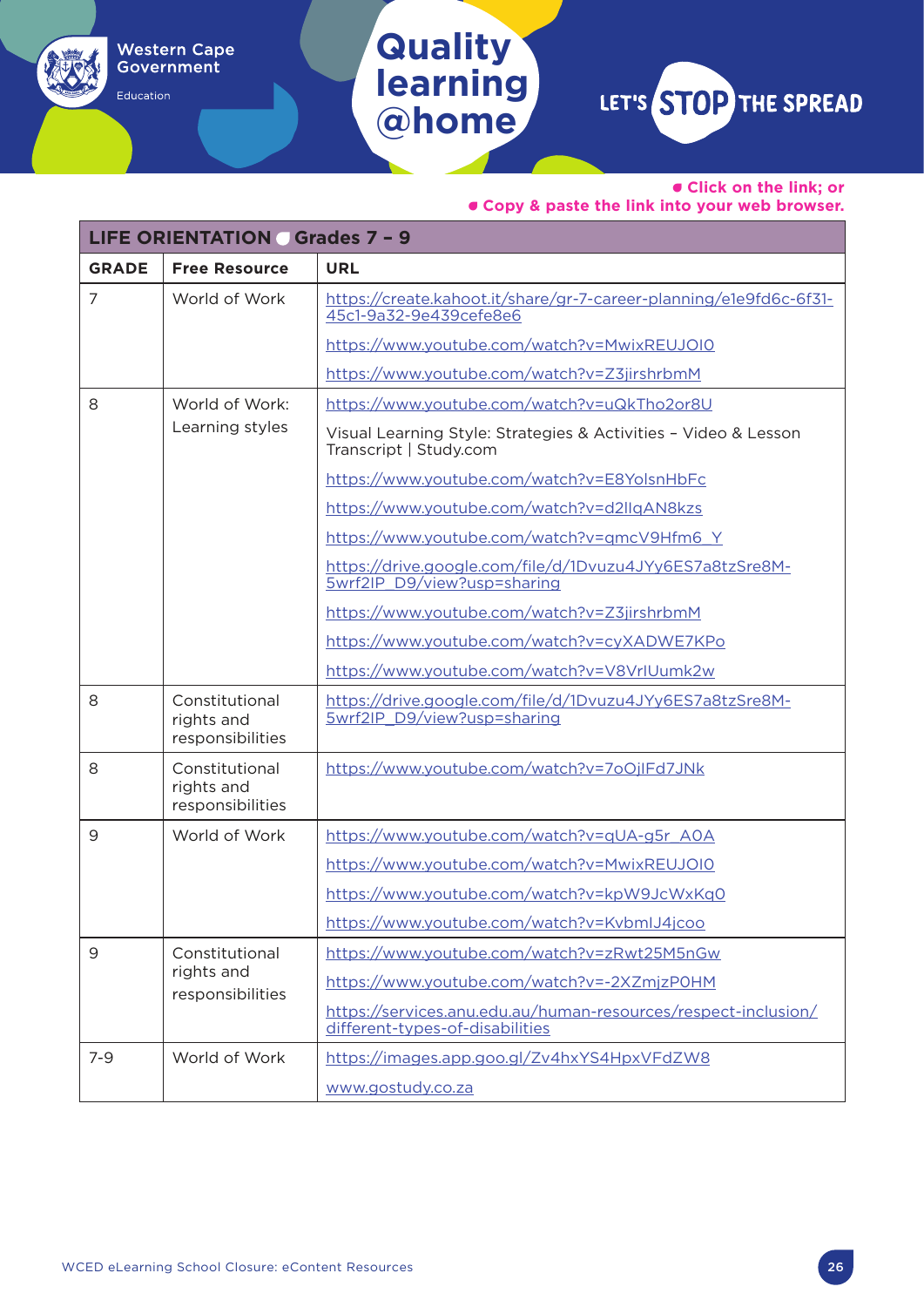• **Click on the link; or** 

• **Copy & paste the link into your web browser.**

| LIFE SKILLS Grades 4 - 6 |                                                                          |                                                                                    |
|--------------------------|--------------------------------------------------------------------------|------------------------------------------------------------------------------------|
| <b>GRADE</b>             | <b>Free Resource</b>                                                     | <b>URL</b>                                                                         |
| $4 - 6$                  | Health, social and<br>environmental<br>responsibility<br><b>HIV/AIDS</b> | https://create.kahoot.it/share/hiv-aids-1/5e79f0d6-4af9-4de6-<br>ba64-437a397acd9f |
| 6                        | Health, social and<br>environmental<br>responsibility<br><b>Bullying</b> | https://create.kahoot.it/share/bullying/0192cb87-40d8-48f0-<br>8169-1524edf87ea1   |

**Quality** 

Western Cape<br>Government

Education

**learning**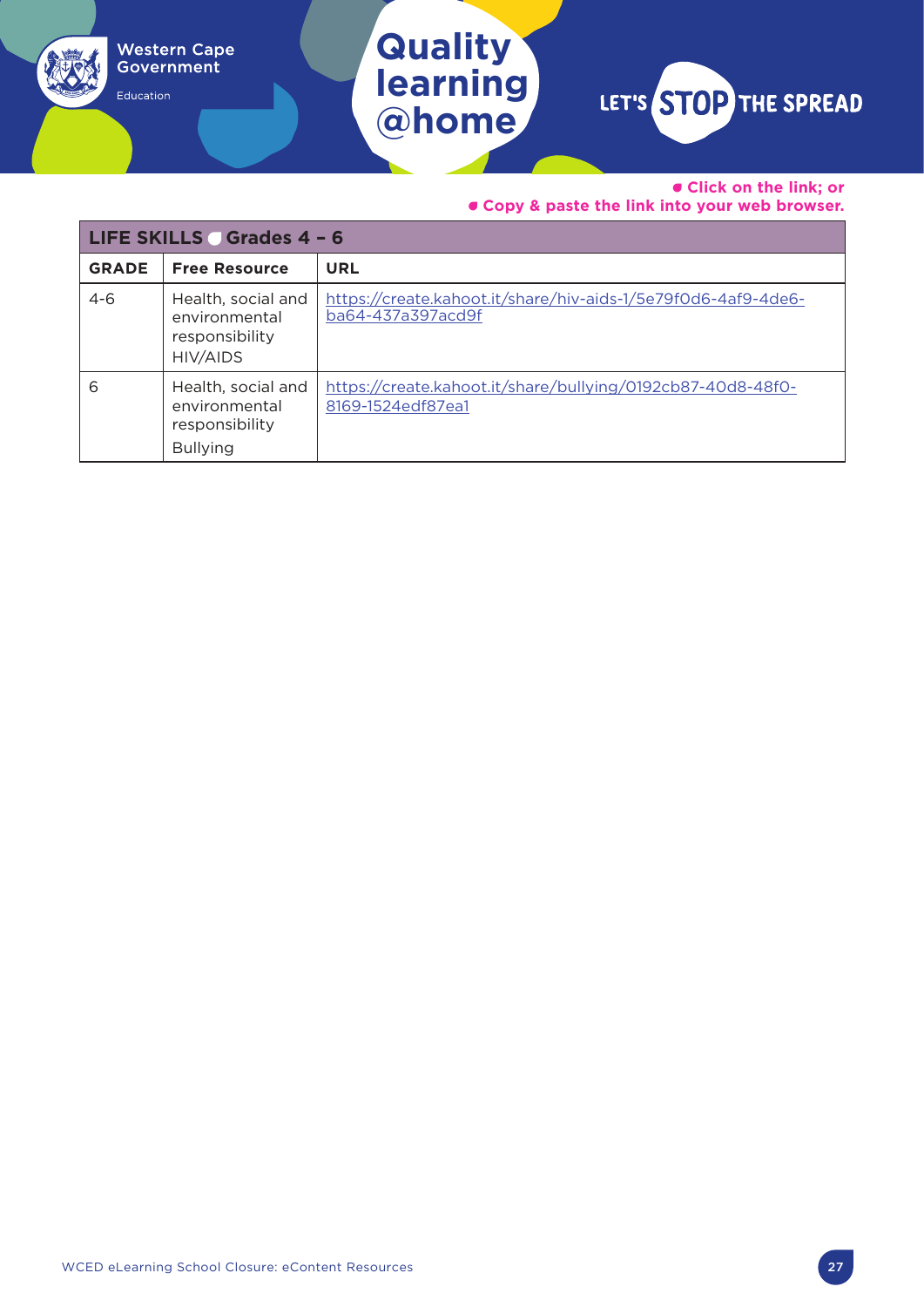Education

### **learning @home**

**Quality** 

LET'S STOP THE SPREAD

• **Click on the link; or** 

• **Copy & paste the link into your web browser.**

### **TALE: AFRIKAANS GRAAD 4 - 9 TAALVAARDIGHEDE MET URL-SKAKELS**

| <b>VAARDIGHEID</b> | <b>BRON</b>                           | <b>URL SKAKEL</b>                                                                                            |
|--------------------|---------------------------------------|--------------------------------------------------------------------------------------------------------------|
|                    | <b>LUISTER EN PRAAT Graad 4 - 9</b>   |                                                                                                              |
| Praat              | Praat makliker                        | https://www.youtube.com/watch?v=611-Jqa7JbM                                                                  |
| Luister en Praat   | Algemene frases                       | https://www.youtube.com/watch?v=4Ze2WVRaVGw                                                                  |
| Luister en Praat   | 1000 Frases in<br>Afrikaans en Engels | https://www.youtube.com/watch?v=nGMJcaB9DMQ                                                                  |
| Luister en Praat   | Afr Huistaal<br>aktiwiteite           | https://www.macmillan.co.za/public/media/<br>books/9781431009121.pdf?v=1452835563                            |
| Luister en Praat   | Voorbeeld van<br>rolspel              | https://klaskameraad.co.za/afrikaans-plus-dialoog-rol-<br>spel-en-onderhoud-dialogue-roleplay-and-interview/ |

| <b>VAARDIGHEID</b>                     | <b>BRON</b>                                                            | <b>URL SKAKEL</b>                                                                                                       |
|----------------------------------------|------------------------------------------------------------------------|-------------------------------------------------------------------------------------------------------------------------|
| <b>LEES &amp; KYK</b><br>Graad $4 - 9$ |                                                                        |                                                                                                                         |
| Begripstoetse                          | Gratis Afrikaanse<br>Begripstoetse                                     | https://www.edubloxsa.co.za/gratis-afrikaanse-begrip-<br>stoetse-vir-laerskool-leerders/                                |
| <b>Begrip</b>                          | Vasvrae ontwerp<br>in plaas daarvan<br>dat leerders net<br>beantwoord! | https://www.onniesonline.co.za/laat-leerders-leer-<br>deur-vasvrae-te-ontwerp-plaas-daarvan-dat-hul-dit-<br>beantwoord/ |
| Leer lees                              | Graad 1 - 3 vlak lees<br>bronne                                        | https://www.oxford.co.za/uploads/download/file/563/<br>Leer lees met Oxford Afrikaans<br>Graad 1-3.pdf                  |
| Lees                                   | Stories om te lees                                                     | https://www.macmillan.co.za/public/media/<br>books/9781431012855.pdf?v=1455260261                                       |
| Lees en Skryf                          | Storie Werf                                                            | http://storiewerf.co.za/welkom op storiewerf-4/                                                                         |
| Leer lees                              | 10 Beste wenke                                                         | https://oolfant.com/leer-lees/                                                                                          |
| Lees met begrip                        | Die houtkapper en<br>die skatkis                                       | https://edubloxsa.staticscdn.com/wp-content/up-<br>loads/2016/12/Afrikaanse-                                            |
| Lees met begrip                        | Die drie wense                                                         | https://edubloxsa.staticscdn.com/wp-content/up-<br>loads/2016/12/Afrikaanse-                                            |
| Lees met begrip                        | Die magtige hasie                                                      | https://edubloxsa.staticscdn.com/wp-content/up-<br>loads/2016/12/Afrikaanse-                                            |
| Lees met begrip                        | Dolfyne                                                                | https://edubloxsa.staticscdn.com/wp-content/up-<br>loads/2017/01/Afrikaanse-                                            |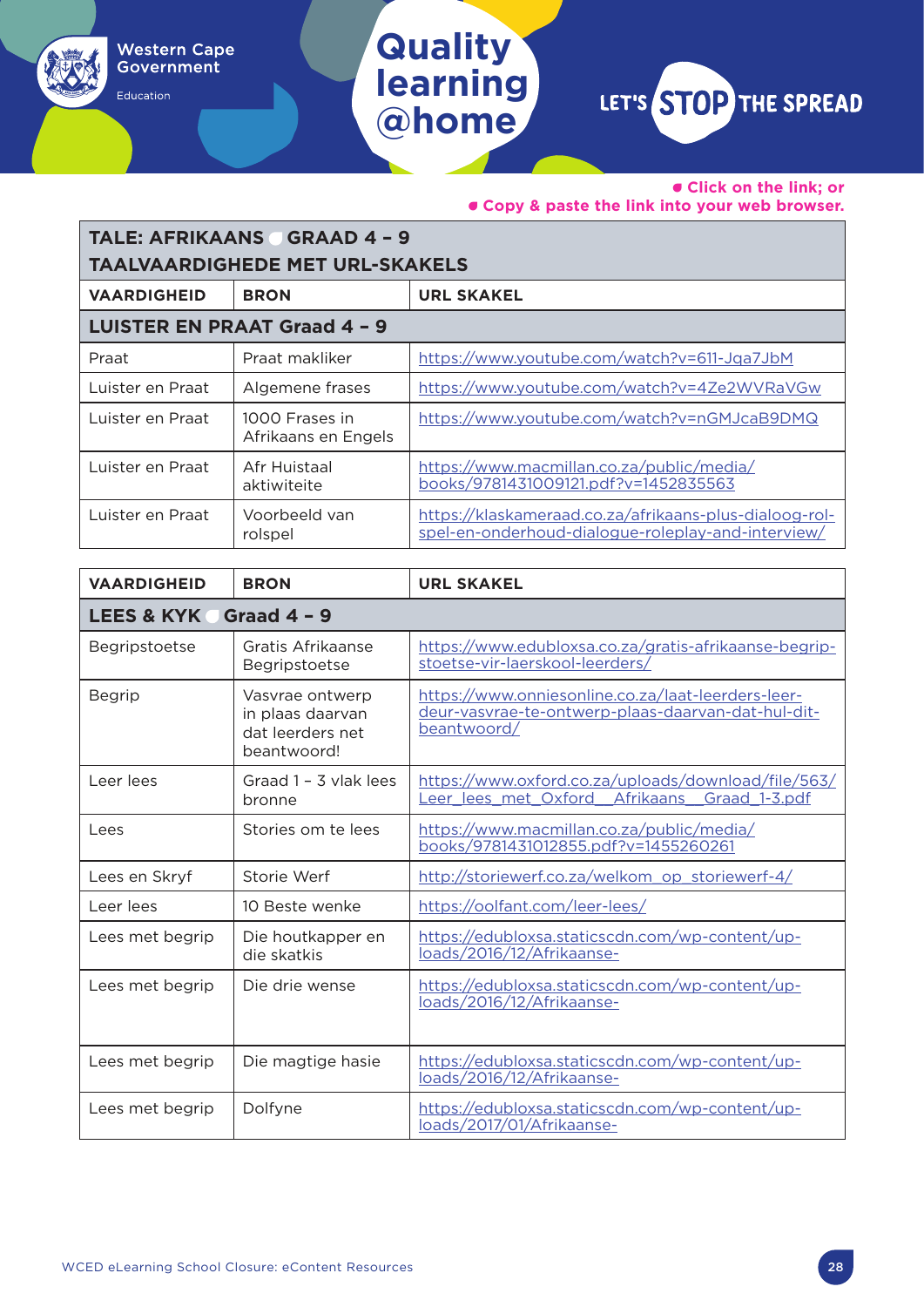• **Click on the link; or** 

• **Copy & paste the link into your web browser.**

| <b>TALE: AFRIKAANS GRAAD 4 - 9</b>     |                                                     |                                                                   |
|----------------------------------------|-----------------------------------------------------|-------------------------------------------------------------------|
| <b>TAALVAARDIGHEDE MET URL-SKAKELS</b> |                                                     |                                                                   |
| <b>VAARDIGHEID</b>                     | <b>BRON</b>                                         | <b>URL SKAKEL</b>                                                 |
|                                        | <b>TAALSTRUKTURE EN -KONVENSIES Graad 4 - 9</b>     |                                                                   |
| Lees en Skryf                          | Storie Werf                                         | http://storiewerf.co.za/welkom op storiewerf-4/                   |
| Skryf van sinne                        | Stel en<br>samestellings                            | https://www.youtube.com/watch?v=B376_5rZy9w                       |
| Skryf                                  | Basiese raamwerk<br>vir opstel skryf                | https://youtu.be/xIOTAyI-BTo                                      |
| Taal                                   | Enkelvoudige sinne                                  | https://www.leerafrikaans123.co.za/gratis-materiaal               |
| 15-Minuut-<br>Afrikaans                |                                                     | https://www.youtube.com/watch?v=VinSVTEpqAg&-<br>feature=youtu.be |
| Spel                                   | Leer jou kind beter<br>spel - 6 onverwagse<br>wenke | https://oolfant.com/spel-beter-6-wenke/                           |
| Taalgebruik                            | Voegwoorde                                          | https://www.youtube.com/watch?v=8X6Hz2ff8tE                       |
| Taalgebruik                            | Direkte en Indirekte<br>Rede                        | https://www.youtube.com/watch?v=peVI7dly5Rk                       |
| Taalgebruik                            | Idiome                                              | https://www.youtube.com/watch?v=2-Djgma2IL0                       |
| Taalgebruik                            | Idiome                                              | https://www.youtube.com/watch?v=YHdRbrRVo38                       |
| Taalgebruik                            | Intensiewe Vorme                                    | https://www.youtube.com/watch?v=na7riCZtZOw                       |
| Taalgebruik                            | Byvoeglike<br>Naamwoorde                            | https://www.youtube.com/watch?v=GAczyxtGWa8                       |
| Taalgebruik                            | Voorsetsels                                         | https://www.youtube.com/watch?v=6-6ycFjVkzU                       |
| Taalgebruik                            | Verkleinwoorde                                      | https://www.youtube.com/watch?v=F3TreXngMWo                       |
| Taalgebruik                            | Meervoude                                           | https://www.youtube.com/watch?v=AjjTarYmxX8                       |
| Taalgebruik                            | Selfstandige<br>Naamwoorde                          | https://www.youtube.com/watch?v=Jn8JQxvrkyl                       |
| Taalgebruik                            | Verlede Tyd                                         | https://www.youtube.com/watch?v=lgt4Y7ojuB0                       |
| Taalgebruik                            | Antonieme                                           | https://www.youtube.com/watch?v=n9hv49wylvw                       |
| Taalgebruik                            | Sinonieme en<br>Antonieme                           | https://www.youtube.com/watch?v=7mwljXiKY5g                       |

**Quality** 

Western Cape<br>Government

Education

**learning**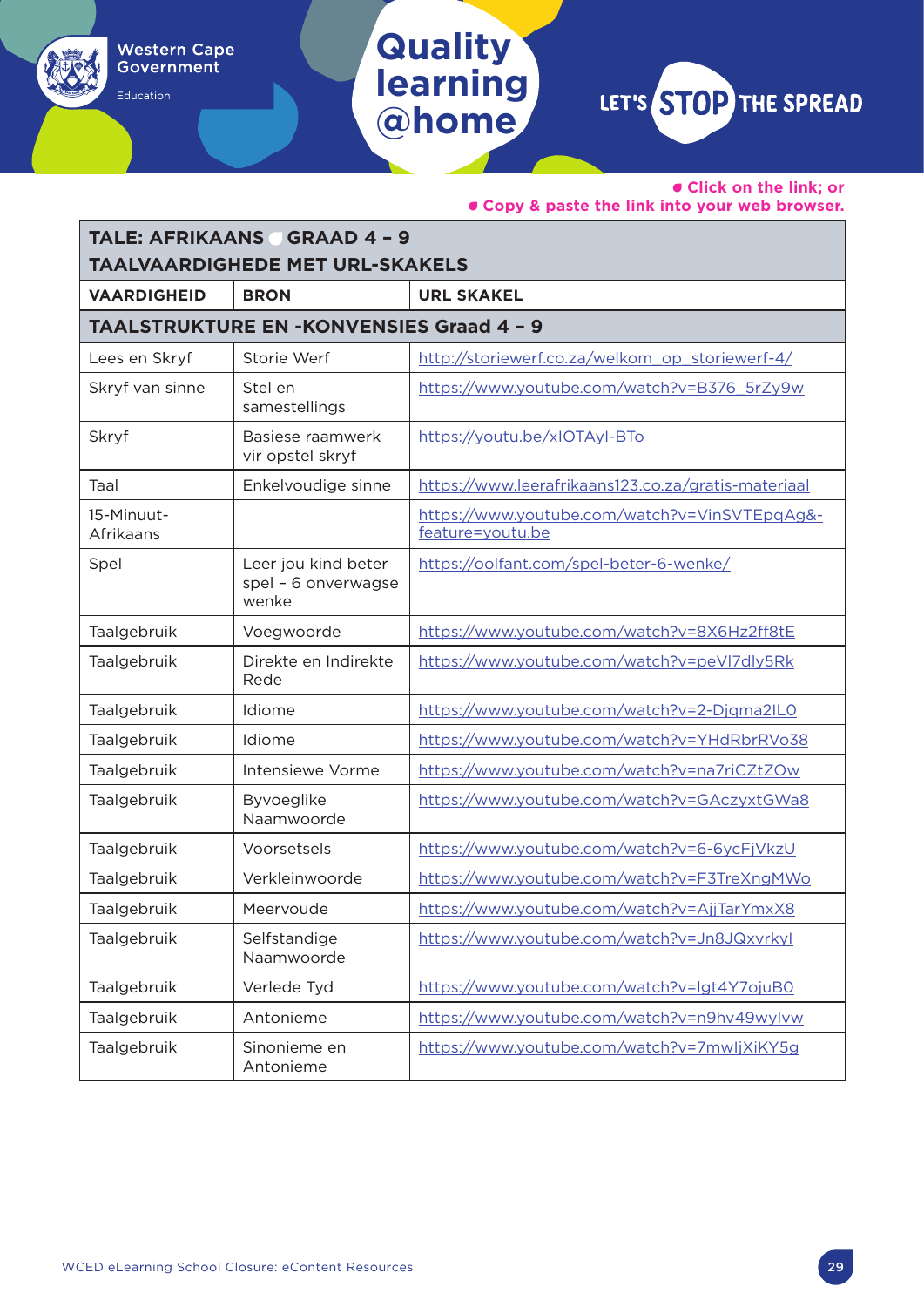• **Click on the link; or** 

• **Copy & paste the link into your web browser.**

| <b>TALE: AFRIKAANS GRAAD 4 - 9</b>     |                                        |                                                                                                                    |
|----------------------------------------|----------------------------------------|--------------------------------------------------------------------------------------------------------------------|
| <b>TAALVAARDIGHEDE MET URL-SKAKELS</b> |                                        |                                                                                                                    |
| <b>VAARDIGHEID</b>                     | <b>BRON</b>                            | <b>URL SKAKEL</b>                                                                                                  |
|                                        | <b>LITERATUURSTUDIE Graad 4 - 9</b>    |                                                                                                                    |
| Sprokies Verhale                       | Drie Klein Varke                       | https://www.youtube.com/watch?v=-1tZuFX7Vgo                                                                        |
| Dans en sing te<br>lekker in Venesië   | Lollos Die padda<br>konsert            | https://www.youtube.com/watch?v=KN8Kwcuc8l4                                                                        |
| Opsomming:<br>Roman                    | Onderwêreld (Fanie<br>Viljoen)         | https://klaskameraad.co.za/wp-content/<br>uploads/2019/02/Opsommings-Onder-<br>w%C3%AAreld-Sanet-Gouws.pdf         |
| Letterkunde<br>terminologie            | Letterkunde<br>terminologie<br>Graad 7 | https://quizlet.com/za/296672294/letterkunde-termi-<br>nologie-graad-7-flash-cards/                                |
| Studiegids                             | Thomas@skerpioen.<br>net               | https://klaskameraad.co.za/wp-content/up-<br>loads/2018/05/Studiegids-Thomas@skerpioen.net.<br>pdf                 |
| Studiegids                             | Tande                                  | https://klaskameraad.co.za/wp-content/up-<br>loads/2018/05/Studiegids-Tande.pdf                                    |
| Studiegids                             | Suurlemoen                             | https://klaskameraad.co.za/wp-content/up-<br>loads/2018/05/Studiegids-Suurlemoen.pdf                               |
| Studiegids                             | Sterkykers                             | https://klaskameraad.co.za/wp-content/up-<br>loads/2018/05/Studiegids-Sterkykers.pdf                               |
| Studiegids                             | Betower - Die<br>Roman                 | https://klaskameraad.co.za/wp-content/up-<br>loads/2018/05/Studiegids-Betower-die-roman.pdf                        |
| Studiegids                             | Gerook                                 | https://klaskameraad.co.za/wp-content/up-<br>loads/2018/05/Studiegids-Gerook.pdf                                   |
| Studiegids                             | 'n Goeie dag vir<br>boomklim           | https://klaskameraad.co.za/wp-content/up-<br>loads/2018/05/Studiegids-n-Goeie-dag-vir-boomklim.<br>pdf             |
| Studiegids                             | Kaptein Verdwyn                        | https://klaskameraad.co.za/wp-content/up-<br>loads/2018/11/Kaptein-Verdwyn-Studiegids.pdf                          |
| Werkboek                               | My ouma is 'n<br>rockster              | https://klaskameraad.co.za/wp-content/up-<br>loads/2018/05/Werkboekie-My-ouma-is-n-rockster.<br>pdf                |
| Digkuns                                | Gedigontleding                         | https://www.swanies.co.za/gallery/pryslied%20vir%20<br>suid-afrika%20-%20fanie%20viljoen%20gedigontled-<br>ing.pdf |

**Quality** 

Western Cape<br>Government

Education

**learning**